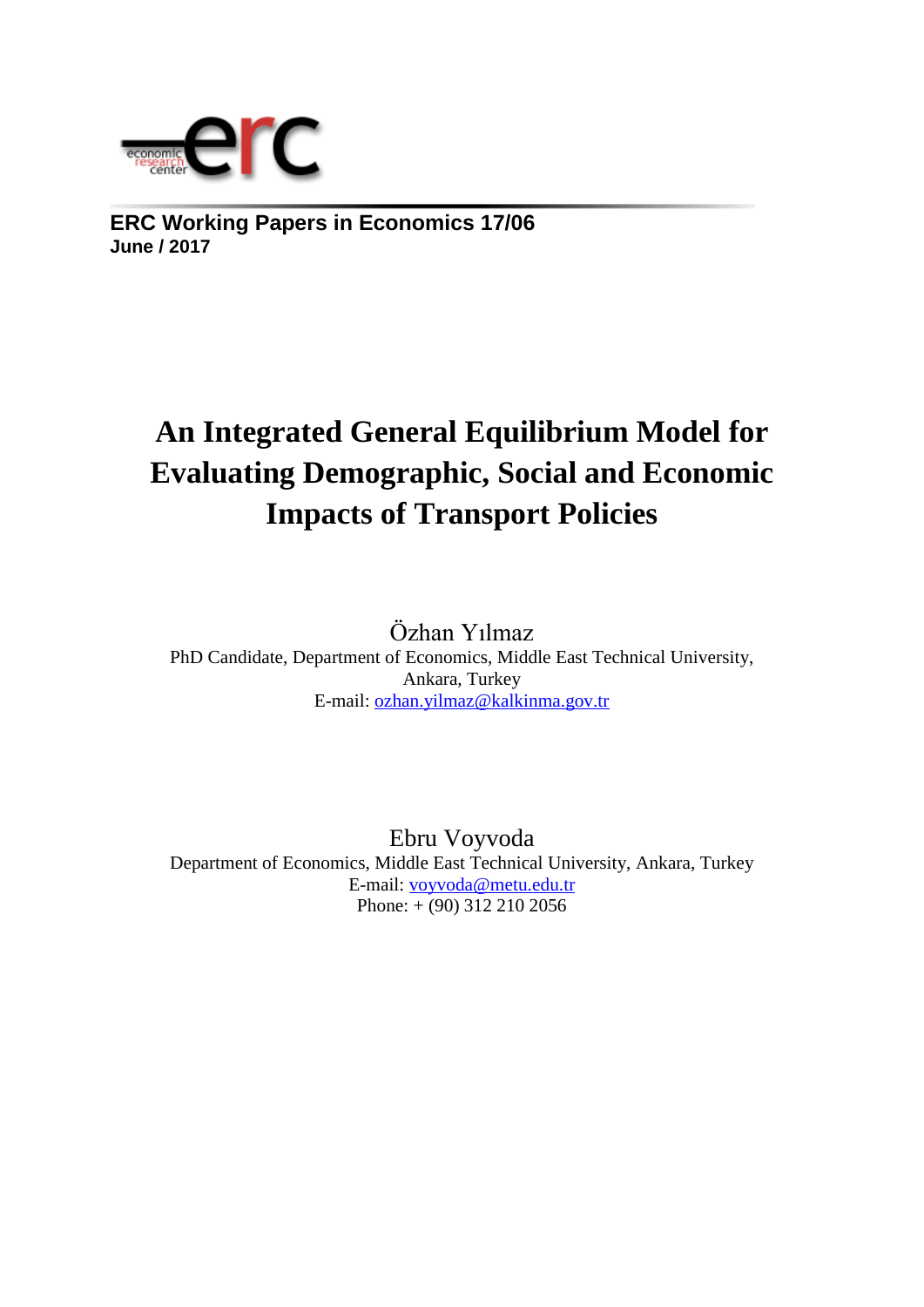# **An Integrated General Equilibrium Model for Evaluating Demographic, Social and Economic Impacts of Transport Policies**

**Özhan Yılmaz [ozhan.yilmaz@kalkinma.gov.tr](mailto:ozhan.yilmaz@kalkinma.gov.tr)**

**PhD Candidate, Middle East Technical University** 

**and** 

**Ebru Voyvoda [voyvoda@metu.edu.tr](mailto:voyvoda@metu.edu.tr)**

**Middle East Technical University** 

#### **Abstract**

Under the legacy of dominant transport appraisal approach, which mainly relies on traditional cost-benefit assessment (CBA) analyses, candidate policies and associated projects are evaluated in a way to take primarily aggregate information into account. Although it is practical to use these methods, working with aggregate values leaves every kind of disparities aside and individual level information is lost in aggregation. This means that we need better economic models doing more than reducing outcomes of evaluated policies to numerical aggregates and averages. This study proposes a hybrid approach to grasp the heterogeneity among different agents and to endogenise interactions among different markets. A discrete choice theory-based household residential location and transport mode choice model and a traffic equilibrium model based on Wardrop's principles are embedded in a traditional computable general equilibrium (CGE) model representing a closed urban economy. This requires fully integrating three different models (economic model, household location and mode choice model, traffic equilibrium model) using a single mathematical framework. The proposed integrated model is tested using pseudo data of a city with four districts where connection between districts are provided through two-way roads passing through a central district. Households are categorised according to their residential location, working location, preferred commuting mode and social status. Different types of transport policies (i.e. capacity increase in private transport, public transport improvement) are evaluated and impacts of these policies on such parameters like household distribution, households' demands on consumption goods and housing, housing prices are analysed.

**Keywords:** Wider economy impacts, Transport Policy, Computable General Equilibrium, Discrete Choice Model

**JEL Classification:** C68, R21, R41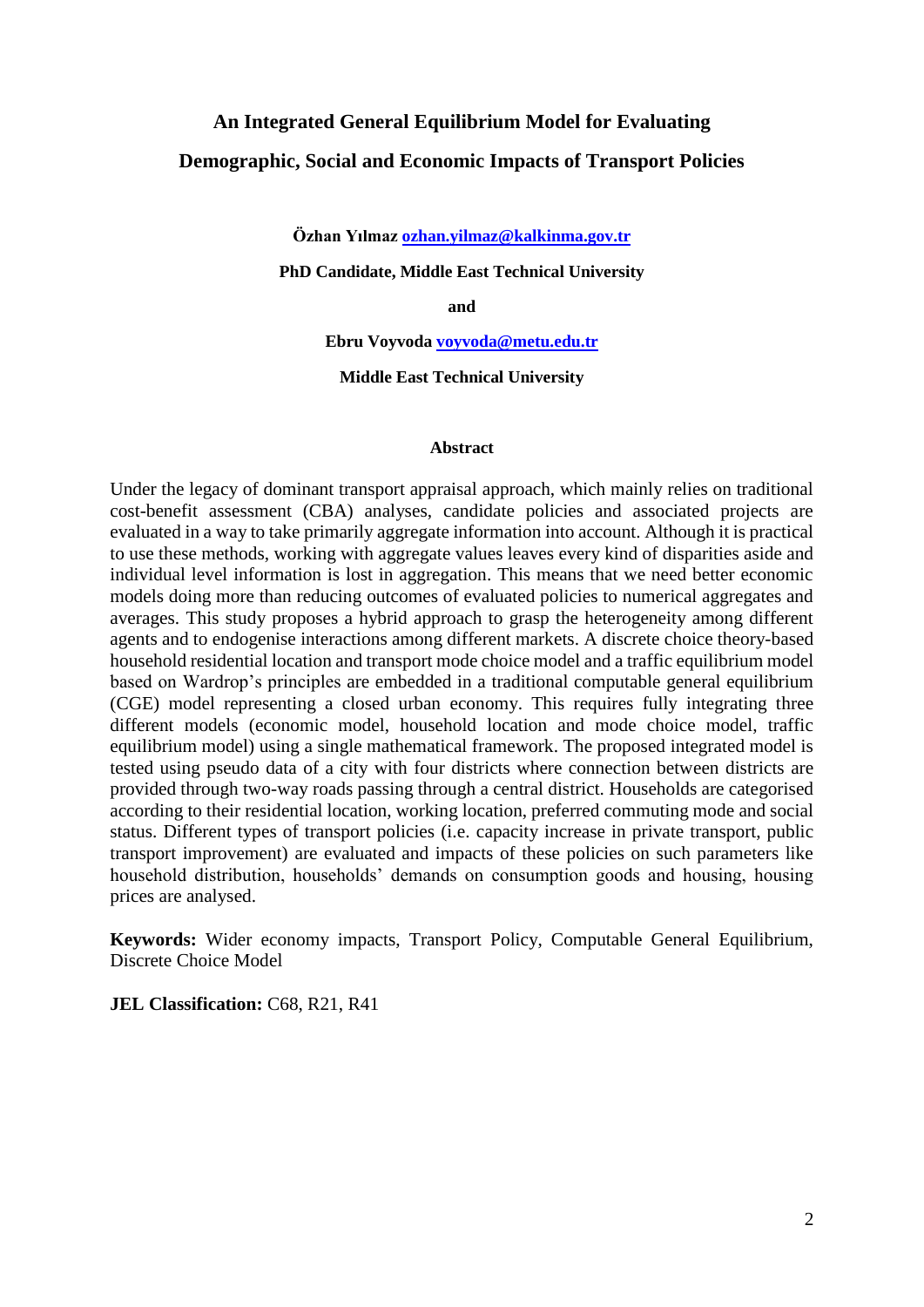# **1. Introduction**

Urban traffic congestion and its externalities have been one of the top priorities of major cities and, in order to reduce congestion, several projects have been performed or planned. Being apt to capacity increasing investments, as expected when political environments are taken into account, rather than measures on demand management, emerging cities have clung to expensive public projects aiming to increase either road capacity or public transport capacity, particularly underground systems and bus rapid transit (BRT) systems, to reduce traffic congestion. How successful these cities are in reducing traffic congestion (and/or increasing public transport ridership) is heavily under debate, as traffic is not getting better in these cities according to some indices for traffic conditions.

Increasing traffic congestion, despite many mega infrastructure projects, lays bare the need to plan urban transport better. It is obvious that better planning requires better tools, but we need better tools in what aspects? In our day, one can argue that assessment of transport policies and projects are too much focused on some specific questions: "What is the cost of implementing this transport policy?", "What amount of cost savings we can achieve after implementing this transport policy?" and "What other benefits rather than cost savings can this policy provide to the society?" Number and specificity of these questions can be increased or we can push the limits of innovation in order to find new types of benefits justifying ambitious policies and expensive infrastructure projects. How so ever many questions we may ask or new benefits we define, above mentioned assessment approach would probably lead us to work with aggregates (and averages) leaving every kind of disparities aside. To make it clear, how can we qualify a congestion pricing scheme or a traffic pollution charge scheme to be successful if they impede access to job market for low income people, in particular for women, living on outskirts of a city without an adequate public transport infrastructure? Approaching this from a different standpoint, are we sure about all the possible burdens candidate policies lay on different groups of people and individuals' responses in order to reduce effects of these burdens? Policy makers should question candidate policies asking "right questions" whether these policies would lead to undesired outcomes at household level: "Would the proposed policy cause change in health (or education) expenditures of low income people residing at a specific location?", "What would be the effect of this policy on working decisions of a specific group of people? Would they give up working after implementation of this policy?" or "What would be the impact of unskilled immigrants on road traffic? Which parts of the city would require investment in the future?" That's to say, we need more intelligent models with capability of assessing transport policies in a more comprehensive and equitable way.

As Graham (2007) discusses, standard cost and benefit appraisal methods do not address economic impacts of transport policies and investments completely. Microsimulation models are able to model households' and firms' behaviours using micro level data (Robilliard et al., 2001). However, these models are partial equilibrium models and they only consider household side of the economy (Peichl, 2008). On the other hand, general equilibrium models are generally able to provide insights about market mechanisms allocating resources on mutually interdependent markets. They use a few number of (or only one) representative agents (Peichl, 2008). Therefore, they are unable to grasp possible heterogeneity among agents and their behavioural responses to policy changes. In order to internalise transport externalities and distribution of impacts among different economic agents, integrating general models with microsimulation models is considered to be a promising method with substantial potential to close this gap.

This study follows the literature that utilizes a more hybrid approach to grasp the heterogeneity among different agents and also to endogenise interactions among different markets within a single framework. Such an integrated approach can handle impacts of transport policies comprehensively, while simultaneously capturing behavioural heterogeneity of different agents. This interaction is achieved by adding model components capturing key theoretical elements of discrete choice theory into a general equilibrium model.

One of the earlier examples of this integrated approach is Kim et al. (2004). The authors propose an integrated framework with a dynamic computable general equilibrium (CGE) model coupled with a transport model, which measures accessibility changes, in order to evaluate highway projects in terms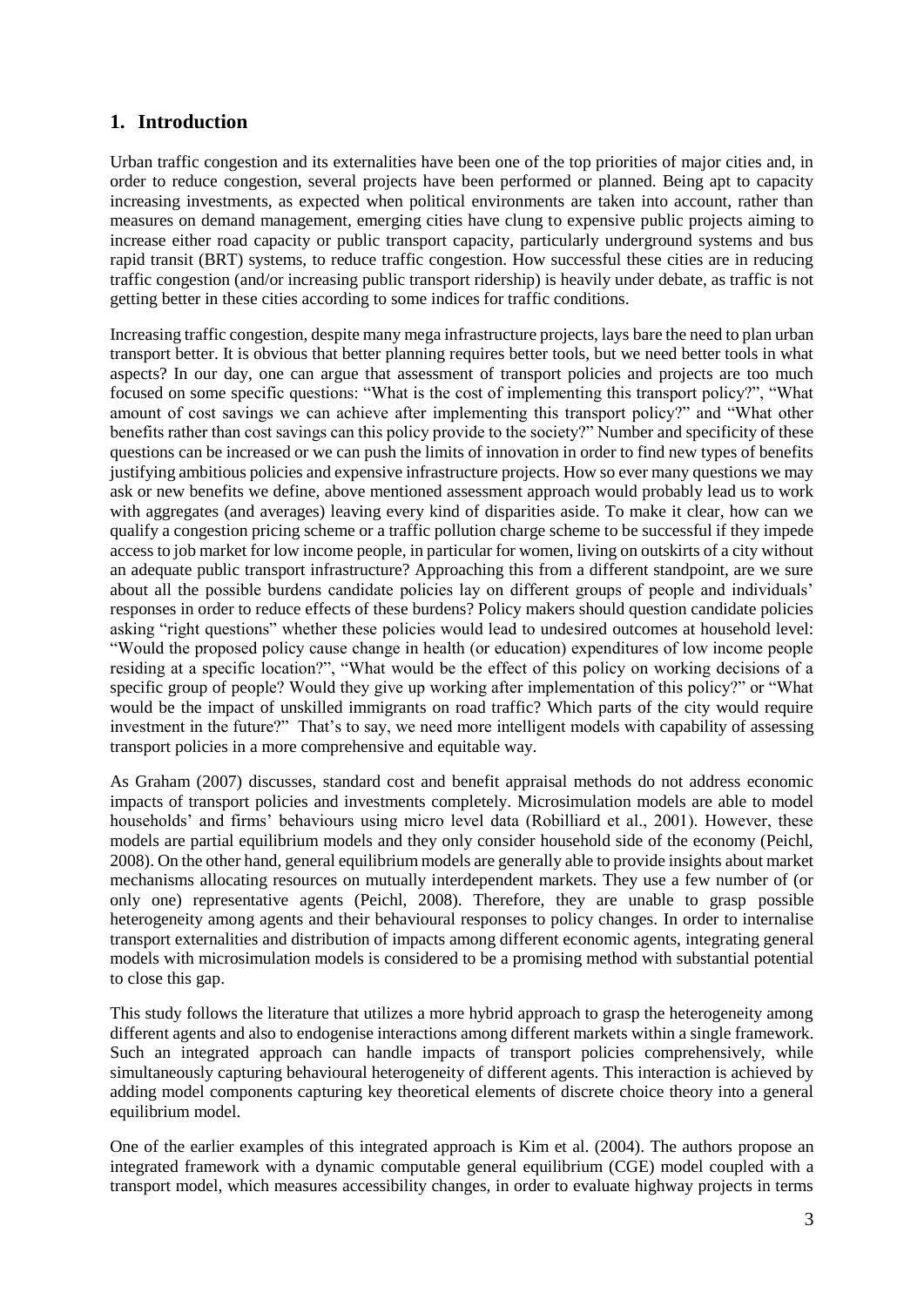of economic growth and regional disparity in South Korea. In this study, among the grid-type highway network with seven South-North highways and nine East-West highways, four highways are selected to be assessed in terms of economic measures (benefit-cost ratios and GDP, price and export multipliers) and distributional effects (wage and population) using the proposed integrated model.

Knaap and Oosterhaven (2011) use a CGE model (RAEM) of Knaap and Oosterhaven (2000) in order to evaluate impacts of six different rail connection alternatives for linking Groningen City and Schiphol Airport along with the reference scenario. They evaluate these infrastructure projects in terms of their regional employment effects and national output, price and welfare effects. Scenario analyses of this study show that all the projects would lead to varying levels of decrease in consumer price index, and eventually, increase in national output. The study shows that, among the alternatives, magnetic levitation track with stops at all five intermediate stations between Groningen City and Schiphol Airport (scenario MZM) would lead to a spatial shift of 8,100 jobs.

Anas and Hiramatsu (2012) use a spatial CGE model (RELU) detailed in Anas and Liu (2007) in order to understand impacts of increase in gasoline price on urban economy. This model in the study is calibrated for the Chicago MSA, which is divided into 5 rings covering 15 zones. They integrate this CGE model with a transport model (TRAN) modelling households' discrete choices on travel mode and route choice. Using this framework, they simulate the gasoline price increase in the Chicago MSA from a base value of 1.6 USD in 2000 to 2.45 USD in 2007 alongside with 2.7 percent decrease in technological fuel intensity (TFI) and changes in car acquisition costs. RELU-TRAN framework is used to evaluate impacts of cordon tolling to be implemented in the Chicago MSA in terms of travel, housing and labour markets, to compare Pigouvian tolling of traffic congestion and gasoline tax policies in terms of locations of jobs and residences and to evaluate the effects of planned public transport investments in Paris (Anas, 2013).

Hensher et al. (2012) integrate a transport and location choice modelling system (TRESIS) with a spatial CGE model (SGEM) in order to evaluate impacts of North-West Rail Link project in Sydney, Australia. TRESIS models decisions of households on residential location, housing type, working location, vehicle ownership and travel mode. Origin-Destination (OD) matrix of trips is also estimated using TRESIS model. Within SGEM, each zone in a city is treated as an economy and trade (employment and income flows) is allowed to take place among these zones. In this study, transport improvements of North-West Rail Link project are used by TRESIS in order to decide on household housing and working locations, and travel preferences. Output of the microsimulation model, which clearly identifies the potential employment redistribution within Sydney Metropolitan Area, is used in CGE model in order to model agglomeration and wider economic benefit of the project.

This study proposes a hybrid approach to grasp the heterogeneity among different agents and to endogenise interactions among different markets. A discrete choice theory based household residential location and transport mode choice model and a traffic equilibrium model based on Wardrop's principles are embedded in a general equilibrium model representing the characteristics of a closed urban economy. Such a task requires fully integrating three different models (economic model, household location and mode choice model, traffic equilibrium model) using a single mathematical framework.

Thanks to the integration procedure where models are running simultaneously, equilibrium values are calculated without any iteration looking for convergence. We test the proposed integrated model using a pseudo data set of a representative urban unit with four districts Households are differentiated according to their residential location, working location, preferred commuting mode and social status. In the scenario analysis, we evaluate a set of alternative transport policies (i.e. capacity increase in private transport, public transport improvement, cordon pricing) and analyse the impacts of such policies on a set of parameters including household locational distribution, households' demand on consumption goods and housing, and housing prices observed.

We study the model and the first set of scenario analyses in Section 2. In order to capture the relevance of representing the heterogeneity of households, we introduce the elements of heterogeneity (location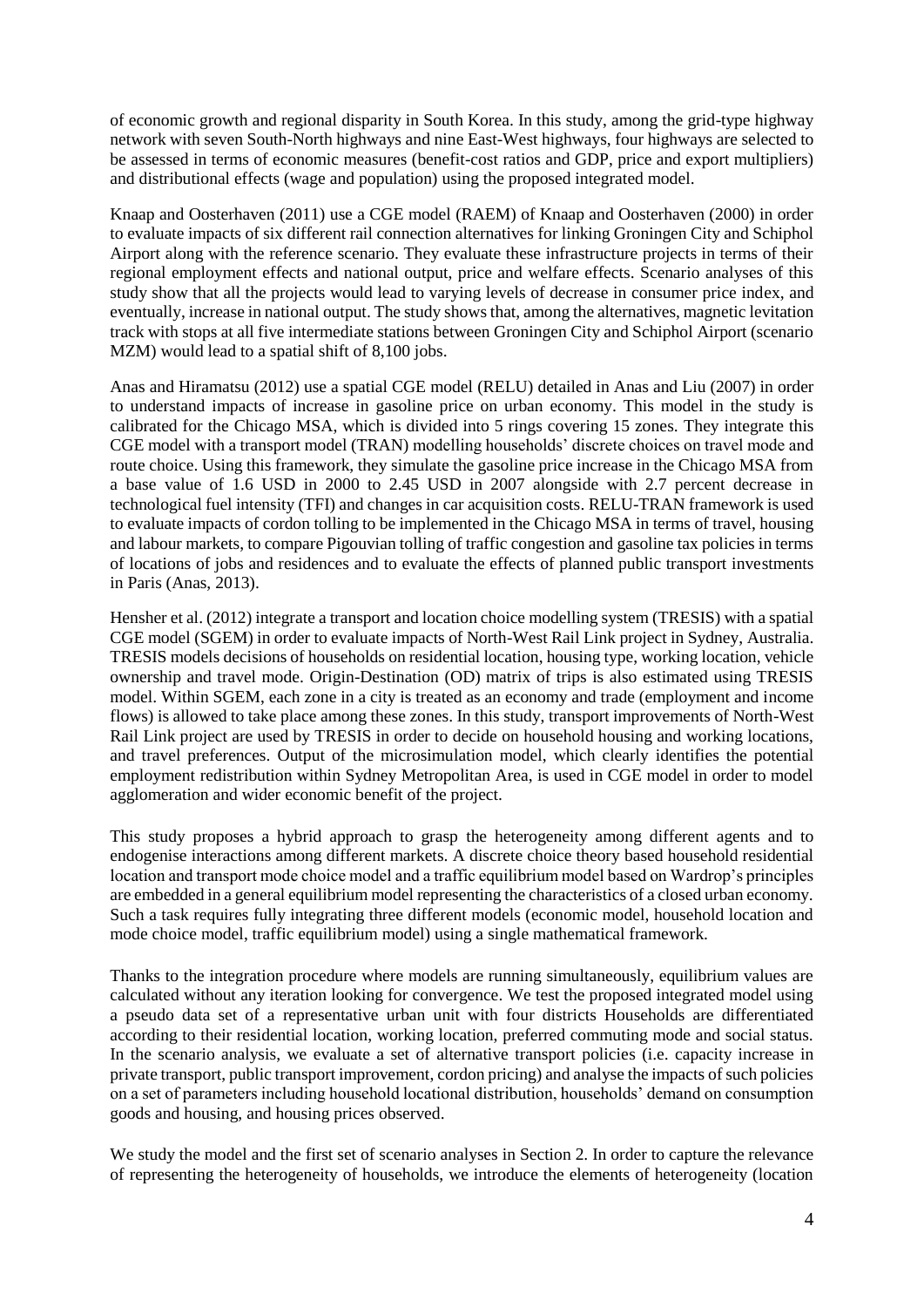categories, travel mode, socio/economic groups) in sequence and discuss the results under a specific scenario (a new private transport link between two districts of a city). Section 3 presents two other simulations under the full heterogeneity set, namely introduction of a (substitute) public transport system and introduction of cordon pricing policy. All scenarios are carried out utilizing a synthetic data for a city with four residential/working districts. Section 4 briefly concludes.

## **2. Model Specifications and Scenario Analysis**

The study constructs an urban CGE model with heterogeneous households and firms. Households are assumed to be the owners of dwellings and capital stock, so households benefit from unearned income generated by renting these assets. Firms carry out production activities and distribute factor incomes. Government, landlords or any other decision makers are neglected within the model framework.

Transport sector and transport services enter into the model in two forms. On one hand, transport is included in households' utility problem due to disutility led by spent time on journeys. On the other hand, transport costs are considered within budget constraints of households. Travel activities, therefore, have negative impacts on household's utility level, particularly for people whose residential locations are far away from their working locations. Using this modelling approach, one would ensure the formation of a balance between housing and transport costs of each household. Otherwise, failing to represent one of the two cost items would lead the model to generate unexpected (and implausible) results. To give an example, without any transport cost, households would choose inexpensive housing locations regardless of their working locations or households would want to reside as close as possible to their working locations in order to minimise transport effects on their utilities in case of incurring no housing cost.

A travel model, which provides travel times between the specified nodes in the city, is embedded within the general equilibrium model. By this approach, extra traffic created by relocation of people can be loaded to congested network, and vice versa.

Turning to discrete choices of decision makers, households are assumed not to decide on their working locations but their housing locations and associated travelling modes. Producers are assumed to be fixed at their operational locations as well. This makes our model a residential location choice model within a general equilibrium framework.

#### *2.1. Model Specifications*

Households maximise their utilities in accordance with the following utility function and household budget constraint:

$$
U_{i w m g} (d, c) = \left( \alpha_{i w m g} c_{i w m g}^{\rho} + \alpha_{i w m g}^{h} d_{i w m g}^{\rho} \right)^{1/\rho} - \gamma_{i w m g} \tau_{i w m}
$$
\n(1)

$$
-M_{i wmg} + r_i d_{i wmg} + p c_{i wmg} + \kappa_{i wm} \le 0
$$
\n<sup>(2)</sup>

Here, *d* is the consumption on housing (floor space), *c* is quantity of consumed goods,  $\rho = (\sigma - 1)/\sigma$ and  $\sigma$  is the elasticity of substitution between the housing and the consumption good,  $\alpha$  stands for CES coefficients of household utilities,  $\gamma$  is the coefficient for travelling disutility varying by household type and  $\tau$  is travel time. Consuming one type of consumption good and housing units would increase household utility while travelling causes disutility.

The one-sector of the model representing aggregate economic activity is assumed to exhibit a constantelasticity-of-substitution (CES) form using one type of labour and capital. Producers solve the following cost minimisation problem for a level of production output: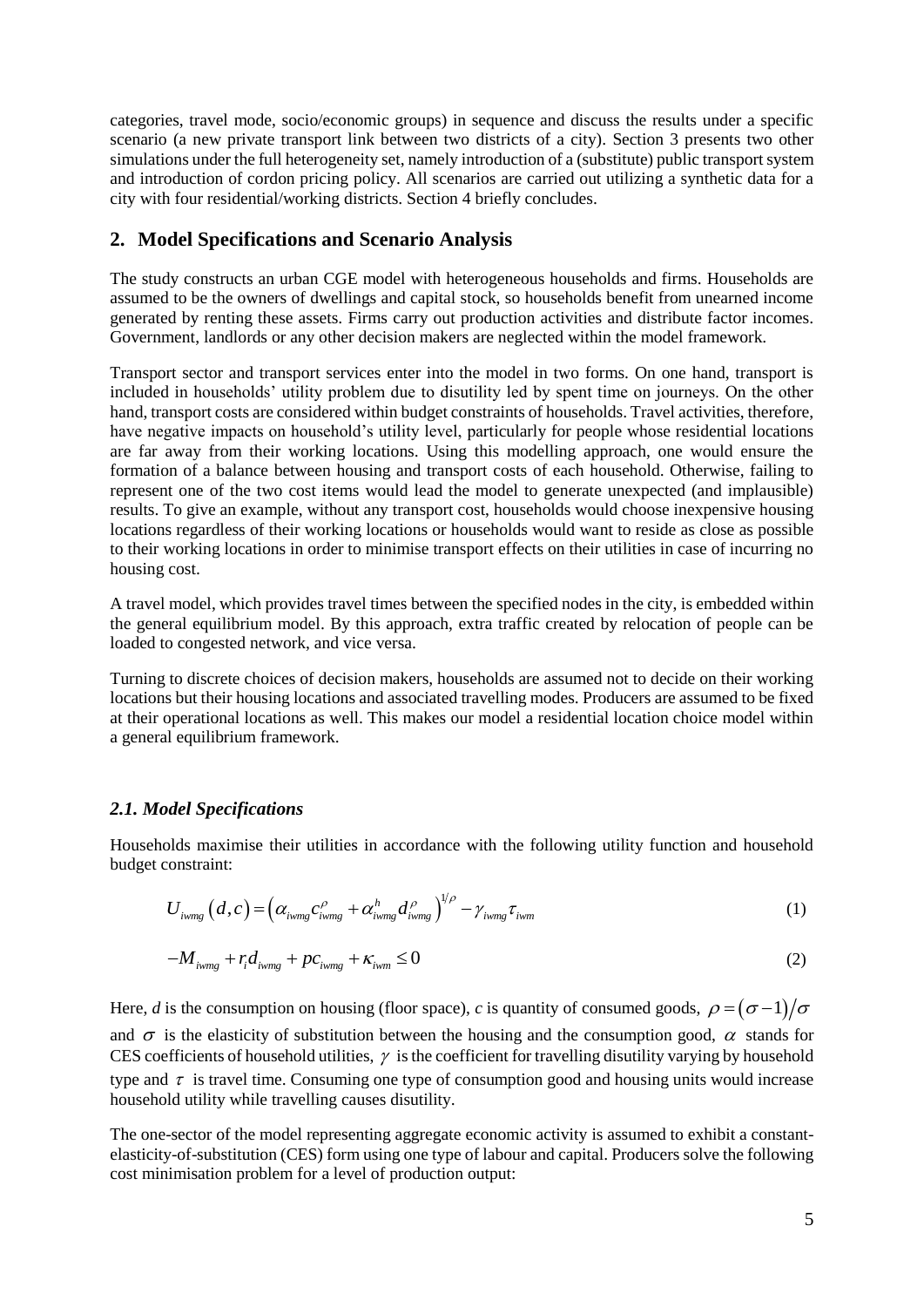Min 
$$
\delta K + wL
$$
  
\n*s.t.* (3)  
\n
$$
y = \phi \left( \beta K^{\rho} + (1 - \beta) L^{\rho} \right)^{1/\rho}
$$

where  $\delta$  is the rental rate of the capital used for the production and  $w$  is the wage rate paid to the employees. Therefore, factor demand functions can be interpreted in terms of production output as in the following equations:

$$
L = \frac{y}{\phi} \left[ \beta^{\sigma} \delta^{1-\sigma} + \left( 1 - \beta \right)^{\sigma} w^{1-\sigma} \right]_{\sigma}^{\sigma} \left( 1 - \beta \right)^{\sigma} w^{-\sigma}
$$
\n<sup>(4)</sup>

$$
K = \frac{y}{\phi} \left[ \beta^{\sigma} \delta^{1-\sigma} + \left( 1 - \beta \right)^{\sigma} w^{1-\sigma} \right]_{-\sigma}^{\sigma} \beta^{\sigma} \delta^{-\sigma}
$$
 (5)

Using factor demand functions, cost function of producers in terms of factor prices can be written as in the following form:

$$
C(\delta, w) = \delta K + wL = \left[\beta^{\sigma} \delta^{1-\sigma} + \left(1-\beta\right)^{\sigma} w^{1-\sigma}\right]^{\frac{1}{1-\sigma}} \frac{y}{\phi}
$$
(6)

Thus, using the "zero profit" condition for producers, output price in terms of factor prices becomes:

$$
p(\delta, w) = \frac{\left[\beta^{\sigma} \delta^{1-\sigma} + \left(1-\beta\right)^{\sigma} w^{1-\sigma}\right]^{\frac{1}{1-\sigma}}}{\phi} \tag{7}
$$

Transport costs  $(\kappa_{iwm})$  are added to total GDP of this one-sector economy. Therefore, market clearing conditions for production and housing imply that:

$$
y = \sum_{i} \sum_{w} \sum_{m} \sum_{g} N_{i,m} (w, g) (c_{i w m g} + \kappa_{i w m})
$$
(8)

$$
K = \sum_{i} \sum_{w} \sum_{m} \sum_{g} N_{i,m} \left(w, g\right) \cdot e_{i w m g}^{K} \tag{9}
$$

$$
L = \sum_{i} \sum_{w} \sum_{m} \sum_{g} N_{i,m} \left( w, g \right) \cdot e_{i w m g}^{L}
$$
 (10)

$$
\sum_{w} \sum_{m} \sum_{g} N_{i',m} (w, g) \cdot d_{i'wmg} = \sum_{i} \sum_{w} \sum_{m} \sum_{g} e_{iwmg}^{H} (i') \qquad \forall i'
$$
 (11)

where *N* is the number of household with relevant attributes and *e* stands for household endowments for business capital, labour and housing in floor space.

Travel model calculates private transport travel times between nodes using travel time function of LeBlanc et al. (1975) where total travel time along an arc is a function of free flow travel time and additional time required due to increasing traffic density.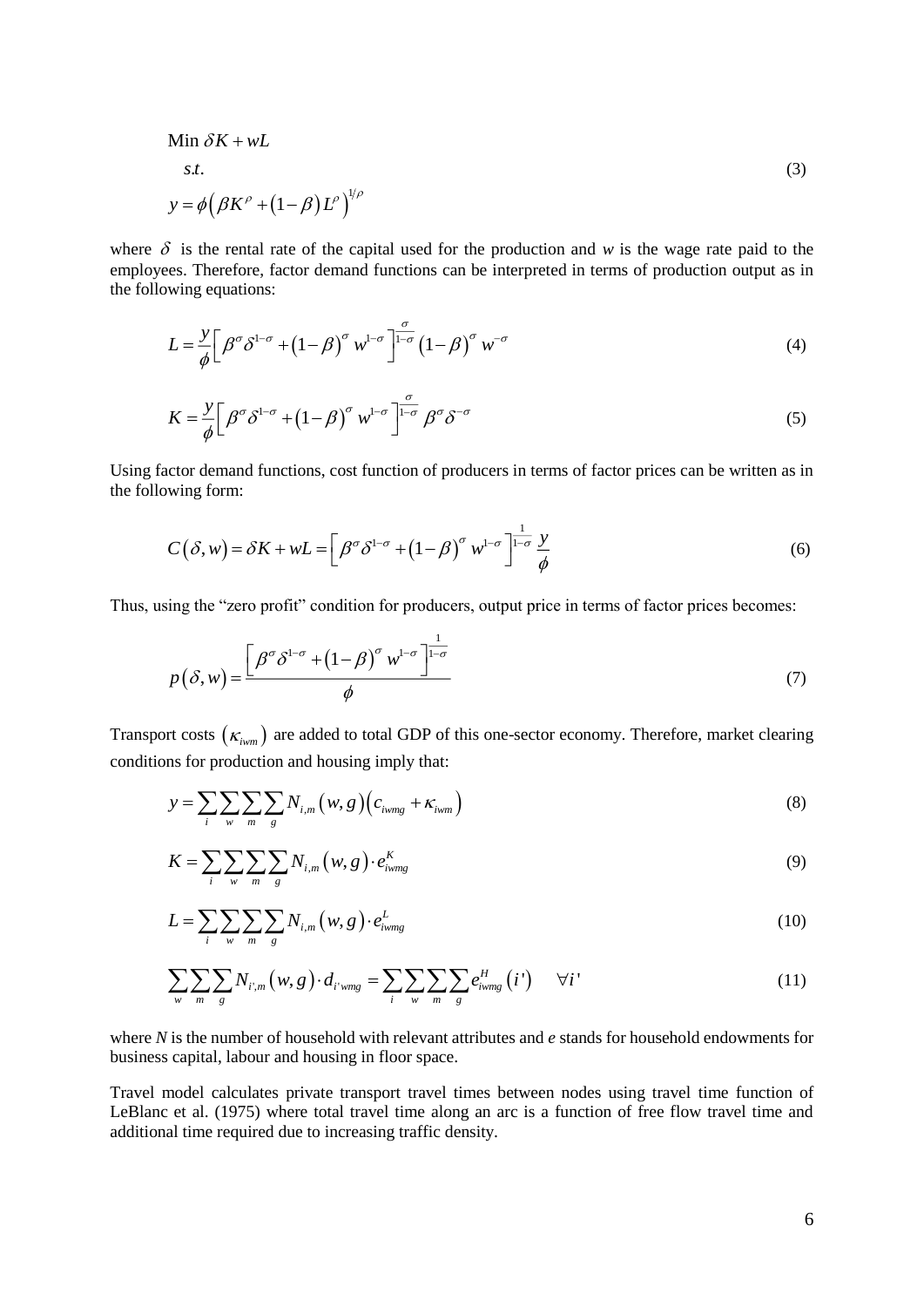$$
t(a) = A(a) + B(a) \left[ \frac{q(a)}{Q(a)} \right]^4 \quad \forall a \in A
$$
 (12)

where,  $t(a)$ ,  $A(a)$ ,  $B(a)$ ,  $q(a)$  and  $Q(a)$  represent, respectively, time required to traverse arc *a*, free flow time required to traverse arc *a,* congestion coefficient for arc *a,* traffic flow on arc *a and*  capacity of arc *a.* 

Using above travel cost (time) equation, following equalities (and inequalities) are solved in order to calculate travel times between predetermined nodes.

(1) For balancing trips:

$$
\sum_{a(i,j)} \upsilon(a,w) = \sum_{a(j,i)} \upsilon(a,w) + trip(i,w) \quad i \neq w \tag{13}
$$

(2) Individual rationality of drivers:

$$
t(a) + \tau(j, w) \ge \tau(i, w) \quad i \ne w \tag{14}
$$

(3) Aggregate flow on any arc:

$$
q(a) = \sum_{w} \upsilon(a, w) \tag{15}
$$

where,  $\upsilon(a,w)$  is the flow to node *w* along arc *a, trip*  $(i,w)$  represents OD trips from node *i* to node *w* and equals to  $\sum N^{}_{i,m='car'}(w,g)$ *g*  $\sum N_{i,m=car'}(w,g)$  and  $\tau(i,w)$  is the time to get from node *i* to node *w*.

# *2.2. Scenario Analysis – I-1: Capacity Increase in Private Transportation (Model with location categories only)*

We design a synthetic city for the prototype model described briefly above. This city has four different districts. One of these districts (District 4) is located among the others, which makes it a kind of central business district (CBD) of the city. All the districts are connected to each other via two-way roads passing through the  $4<sup>th</sup>$  district (Figure 1).

The proposed model, in this Section is studied using the above synthetic city set-up and under the homogenous scenario of increased capacity of a (private) transport between districts 1 and 3. Here, we introduce the elements of heterogeneity (attributes) of the households sequentially. First, households are differentiated only in accordance with their residential locations (*i*) and working locations (*w*). In the next step, preferred commuting mode (*m*) is added to these categories. Commuting mode options represented in this study are public transport and private transport. In the third step, another category for households (*g*) is introduced where households are categorised according to factor types they own. First group of households owns the capital (business + housing) and second group owns the labour. This makes the first group "capital owners" and second group "workers". It should be noted that there is only one type of labour (single wage level) in the economy.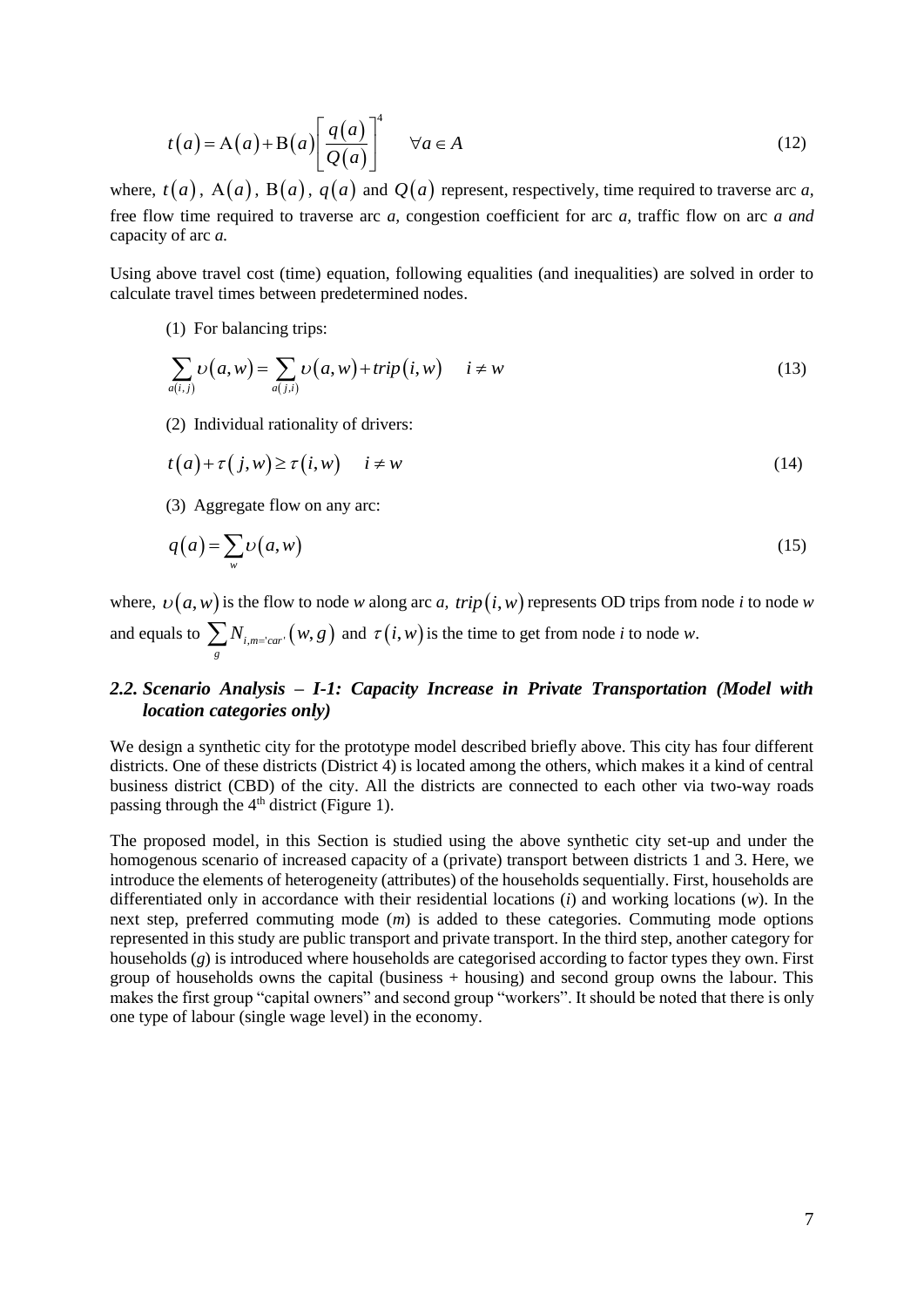

**Figure 1: Locations of districts within the city**

Under all these cases, we assume that the households maximise their utilities consuming housing units (floor space) and one type of consumption good. This leads us to have a one-sector economy within this city. Housing stock is assumed to be fixed. Housing rents are shared equally among households for the first two scenarios, while these rents are collected by capital owners in the third scenario. All transport costs the households bear are added to GDP, travels are not considered in household utility function as a utility increasing component like housing and consumption goods, though. However, the effects of transport costs are two-fold. On one hand, it has a flat-rate shrinking effect on household budget in accordance with the pair of housing location and working location. On the other hand, disutility of travel, which is associated with spent time for a travel, is taken into account within location choice decisions of households.

As already mentioned above, in this scenario, households are categorised according to their residential locations (1,2,3,4) and working locations (1,2,3,4). Rents for capitals (business + housing) are shared among households equally. The matrix showing the number of households for each locational pair constitutes OD matrix of the city (Table 1). It is assumed that there are 20,000 households in total and most households are prone to do within-district journeys.

|      |   |       | TO    |       |       |
|------|---|-------|-------|-------|-------|
|      |   |       |       |       |       |
|      |   | 2,500 | 500   | 500   | 1,500 |
|      | 2 | 500   | 2,500 | 500   | 1,500 |
| FROM | 3 | 500   | 500   | 2,500 | 1,500 |
|      |   | 500   | 500   | 500   | 3,500 |

**Table 1: Number of households travelling between districts**

Turning to journeys to be done by these households and related travel costs, travel time required for within-district journeys are assumed to be fixed and travel time required for other journeys are calculated using above OD matrix and certain transport parameters<sup>1</sup> associated with the travel model. Travel costs are assumed to be equal to travel times.

 $\overline{a}$ 

<sup>1</sup> *A*=8, *B*=0.15 and *Q*=1000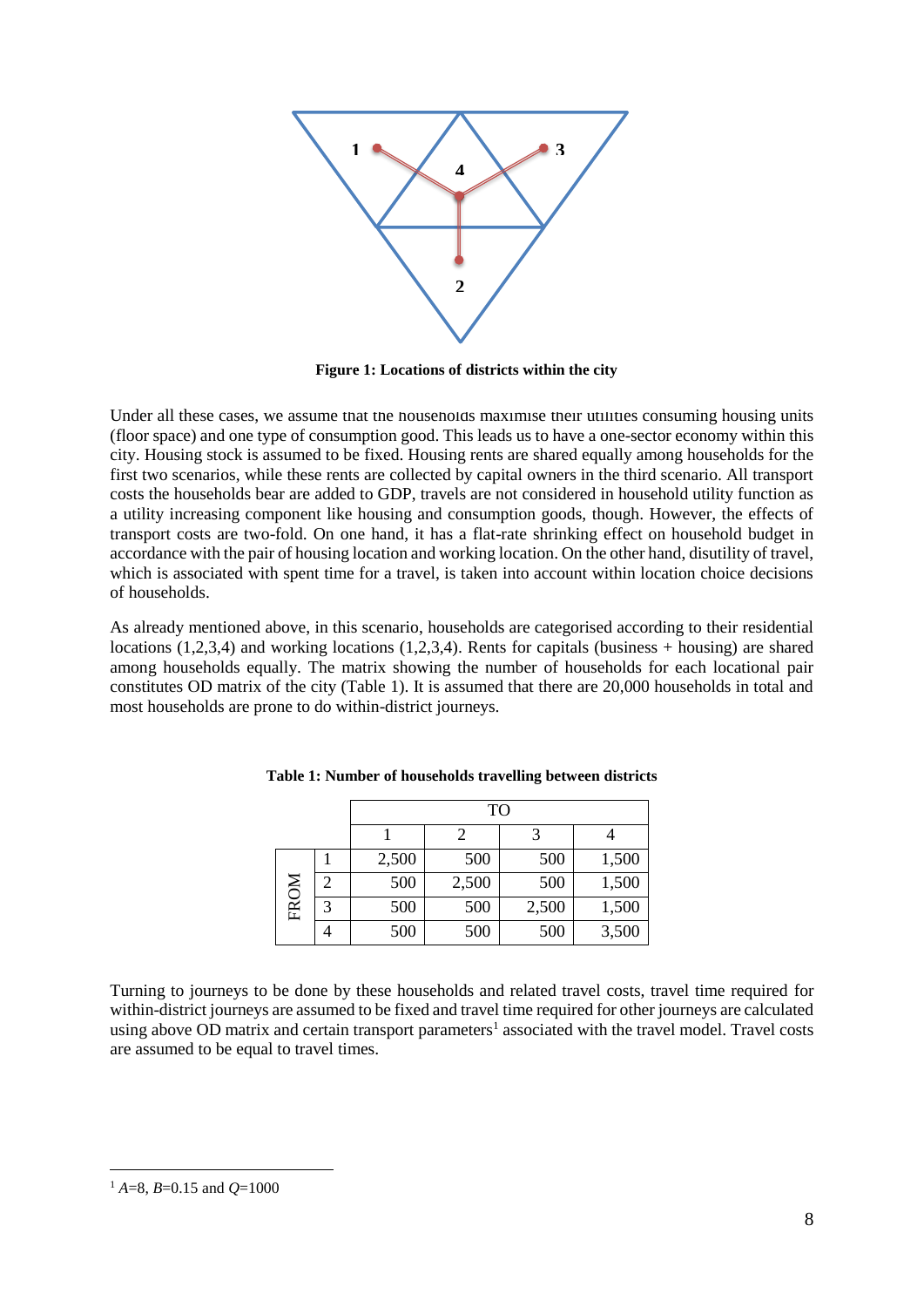|      | TO    |       |       |       |  |  |
|------|-------|-------|-------|-------|--|--|
|      |       |       |       |       |  |  |
|      |       | 24.62 | 24.62 | 15.86 |  |  |
|      | 24.62 |       | 24.62 | 15.86 |  |  |
| FROM | 24.62 | 24.62 |       | 15.86 |  |  |
|      | 10.76 | 10.76 | 10.76 |       |  |  |

**Table 2: Travel times for journeys between districts**

For calibration purposes, all households are assumed to consume equal amount of consumption goods. The quantity of consumption good for each household is 50. Housing consumptions (rents paid to owners) in floor space are varying with respect to household categories and calculated in a way to satisfy the following set of equations:

$$
d(i, w) + c(i, w) + tc(i, w) = k + l + h
$$
  
\n
$$
h = \sum_{i} \sum_{w} n(i, w) \cdot d(i, w) / \sum_{i} \sum_{w} n(i, w)
$$
 (16)

where households use their budgets (*k*: capital rent, *l*: wage and *h*: housing rent) for their consumption needs (*c*: consumption good, *d*: housing and *tc*: transport cost) and  $n(i, w)$  denotes the number of households with residential location *i* and working location *w*. Housing consumptions of households are displayed in Table 3.

**Table 3: Housing consumptions of households**

|      |   |       | TO    |       |       |
|------|---|-------|-------|-------|-------|
|      |   |       |       |       |       |
|      |   | 42.62 | 20    | 20    | 28.76 |
| FROM | 2 | 20    | 42.62 | 20    | 28.76 |
|      | 3 | 20    | 20    | 42.62 | 28.76 |
|      |   | 33.86 | 33.86 | 33.86 | 42.62 |

Households maximise their utility in accordance with the following utility function:

$$
U_{i w}(d, c) = \left(\alpha_{i w} c_{i w}^{\rho} + \alpha_{i w}^h d_{i w}^{\rho}\right)^{1/\rho} - \gamma_{i w} \tau_{i w}
$$
\n(17)

Household budget constraint can be written as follows:

$$
-M_{i\omega} + r_i d_{i\omega} + p c_{i\omega} + \kappa_{i\omega} \le 0
$$
\n<sup>(18)</sup>

where *M* is the total income of a household, *r* is the rental rate for housing, *p* is the price for consumption good and  $\kappa$  is travelling cost. As previously mentioned, earned incomes (wages) and unearned incomes (rents for capitals and dwellings) constitute the household budget. Therefore, household budget (*M*) can be written as in the following equation:

$$
M_{iw} = l + \delta e_{iw}^K + \sum_i r_i e_{iw}^H \left(i\right) \tag{19}
$$

where  $e^{K}$  and  $e^{H}$  are the endowments of capital and dwelling of a household respectively. Using utility function and budget constraint for households, demand functions for consumption good and housing units in terms of prices can be written as follows: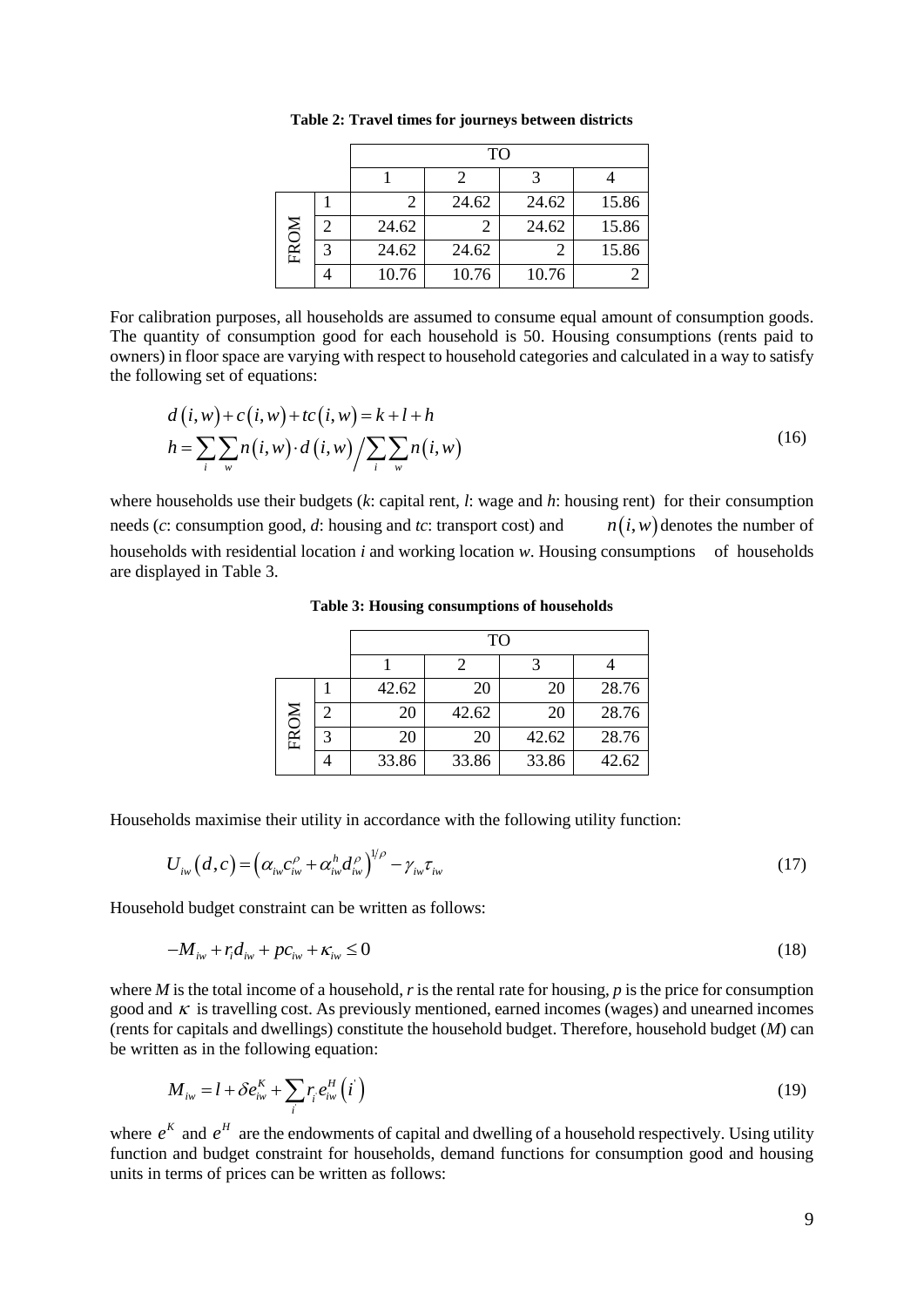$$
c_{iw} = \left(\frac{\alpha_{iw}}{p}\right)^{\sigma} \frac{M_{iw} - \kappa_{iw}}{\left(\alpha_{iw}^h\right)^{\sigma} r_i^{1-\sigma} + \left(\alpha_{iw}\right)^{\sigma} p^{1-\sigma}}
$$
(20)

$$
d_{iw} = \left(\frac{\alpha_{iw}^h}{r_i}\right)^{\sigma} \frac{M_{iw} - \kappa_{iw}}{\left(\alpha_{iw}^h\right)^{\sigma} r_i^{1-\sigma} + \left(\alpha_{iw}\right)^{\sigma} p^{1-\sigma}}
$$
(21)

Household utility function isn't only used for calculating demand functions of consumption units but also for regional distribution of households within the city. Using MNL household location choice probabilities and exogenously given number of households travelling to a district  $N(w)$ , number of households residing at a specific location is calculated by using the following equation.

$$
N_i(w) = \frac{\exp\left[\left(\alpha_{iw}c_{iw}^{\rho} + \alpha_{iw}^h d_{iw}^{\rho}\right)^{1/\rho} - \gamma_{iw}\tau_{iw}\right]}{\sum_j \exp\left[\left(\alpha_{jw}c_{jw}^{\rho} + \alpha_{jw}^h d_{jw}^{\rho}\right)^{1/\rho} - \gamma_{jw}\tau_{jw}\right]}N(w)
$$
(22)

Integrating the above setting with the travel model, a capacity increasing scenario is tested. In this scenario, a direct link between districts 1 and 3 is proposed. It is assumed that technical properties of the new link would be identical with technical properties (properties affecting travel time, i.e. capacity, length) of the existing ones.



**Figure 2: New link between district 1 and district 3**

Results of the model indicate that interregional transport costs at equilibrium point would become fairly different than initial transport costs after implementation of the new link. As shown in Table 3, at some routes, about 8 percent deviation is observed. To give an example, at equilibrium point, travel time from District 2 to District 4 would be 7.97 percent lower than initial expectation while travel time from District 1 to District 4 would be 7.13 percent higher.

|      |                |       | Travel times (initial) |       |       | Travel times (equilibrium) |       |       |       |  |
|------|----------------|-------|------------------------|-------|-------|----------------------------|-------|-------|-------|--|
|      |                |       | TΟ                     |       |       |                            | TO    |       |       |  |
|      |                |       | っ                      | 2     |       |                            |       | 3     |       |  |
|      |                |       | 21.16                  | 10.01 | 12.40 | 2                          | 22.23 | 10.24 | 13.28 |  |
|      | $\overline{2}$ | 24.01 |                        | 24.01 | 15.86 | 22.69                      | ◠     | 22.69 | 14.60 |  |
| FROM | 3              | 10.01 | 21.16                  | ി     | 12.40 | 10.24                      | 22.23 |       | 13.28 |  |
|      | 4              | 10.15 | 10.76                  | 10.15 | 2     | 10.09                      | 10.95 | 10.09 |       |  |

|  |  |  | Table 4: Impact of new link on travel times |
|--|--|--|---------------------------------------------|
|--|--|--|---------------------------------------------|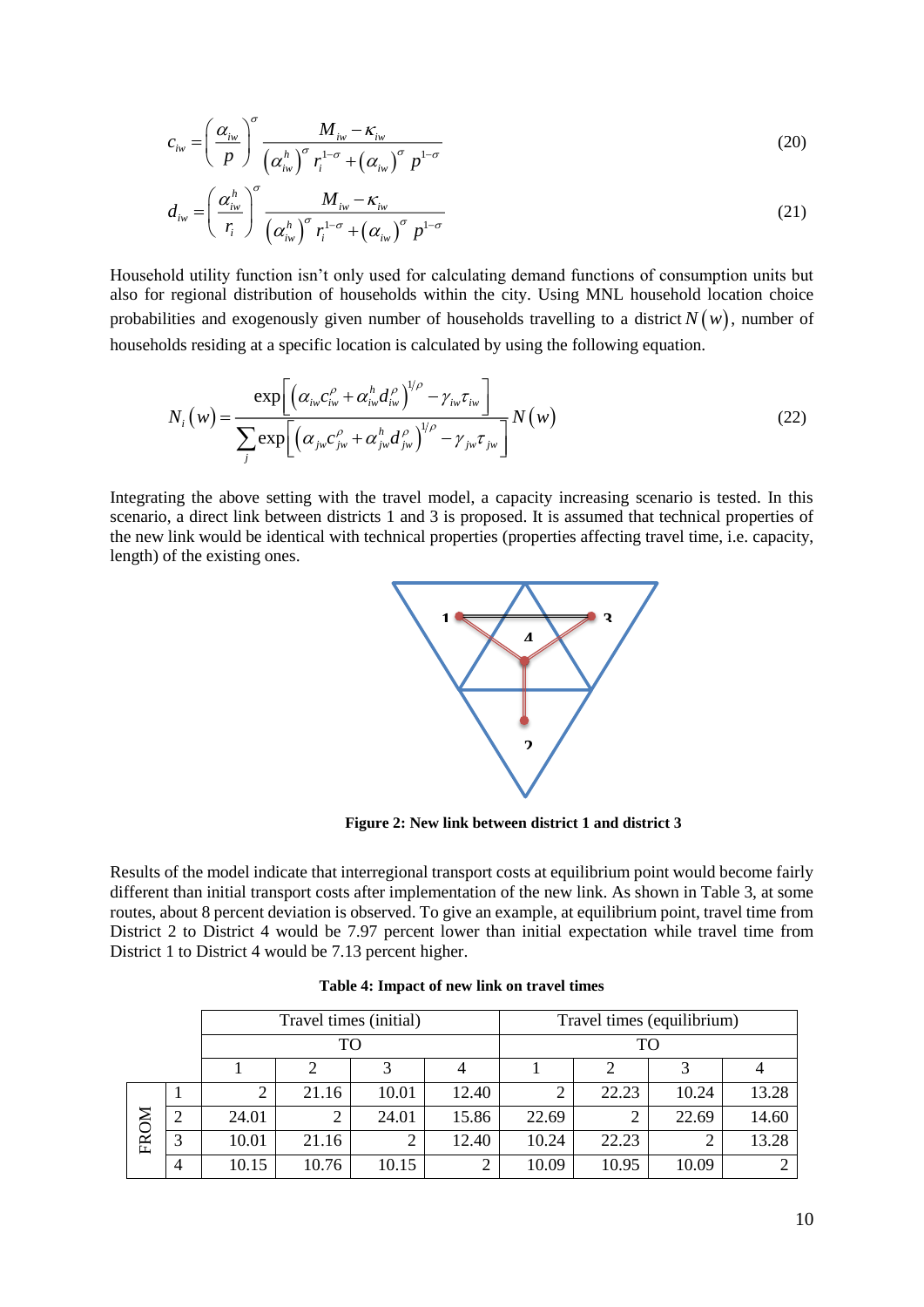This finding is important to understand the role of integrated models in evaluation of transport policies and investments, and also to have more accurate predictions. The main reason for having different travel time figures in two approaches is that people change their locations in response to changing accessibility of districts. Without taking into account of this phenomenon, it is very unlikely to predict impacts of this kind of projects accurately. Table 5 shows how household distribution would change substantially. As expected, improvement in accessibility between District 1 and District 3 increases the number of households travelling between these two districts significantly while number of households travelling within zones, which benefit from the lowest transport costs at initial setting, decreases.

|      |                |      |      | Initial |      | Equilibrium |         |         |         |
|------|----------------|------|------|---------|------|-------------|---------|---------|---------|
|      | TO             |      |      |         |      | TO          |         |         |         |
|      |                |      |      |         |      |             |         |         |         |
|      |                | 2500 | 500  | 500     | 1500 | 1991.81     | 550.69  | 1123.70 | 1612.78 |
|      | $\overline{2}$ | 500  | 2500 | 500     | 1500 | 432.11      | 2414.62 | 432.11  | 1485.91 |
| FROM | 3              | 500  | 500  | 2500    | 1500 | 1123.70     | 550.69  | 1991.81 | 1612.78 |
|      | 4              | 500  | 500  | 500     | 3500 | 452.38      | 484.01  | 452.38  | 3288.52 |

**Table 5: Impact of new link on household distribution**

This shift in people's preferences to reside in districts 1 and 3 should have impact in dwelling prices. Results of the model indicate that relative prices of these districts would become higher than the ones of the others. As shown in Table 6, the highest erosion in housing prices would exist in District 4, which is central district of the city. This distinction can be attributed to relative decrease in accessibility of District 4 due to improvements in districts 1 and 3.

**Table 6: Impact of new link on housing prices**

|      |      | Initial |      |      | Equilibrium |      |            |
|------|------|---------|------|------|-------------|------|------------|
|      |      |         |      |      |             | ັ    |            |
| 1.00 | 1.00 | 1.00    | 1.00 | 0.97 | 0.92        | 0.97 | $\rm 0.88$ |

The model shows that price changes in housing would affect household decisions on consuming housing units in floor space. Table 7 indicates that households enjoy the relative price reduction in District 4, so the highest increase in demand is witnessed at this district and District 2 is the follower. For districts 1 and 3, where the accessibility is improved the most, slight changes in housing demand take place in general due to relatively high housing prices. However, for households travelling between these two districts, housing demand increases with a rate outpacing any other rate of increase. That decreasing transport cost gives way to use extra budget for utility increasing consumptions can be deemed as the main reason behind this distinction. It should also be noted that households travelling within districts 1 and 3 are the only groups having reduced housing demand among all groups of people. Considering consumption good demands of people, which is analysed below, we can say that decrease in total output due to decrease in transport costs would cause some level of decrease in household income. For this reason, some groups of people, which are already enjoying low transport costs, would be affected in a negative way. This finding is important that not every group of people would be influenced in a positive way by implemented policies or investments. Although, as in this case, an investment improves accessibility in a city there may be some groups of people already enjoying poor accessibility. This should lead us to elaborate on impacts of interventions in order to understand how their impacts differ in accordance with different groups and what kind of additional instruments we should consider to remove negative consequences threatening individual rationality of different groups.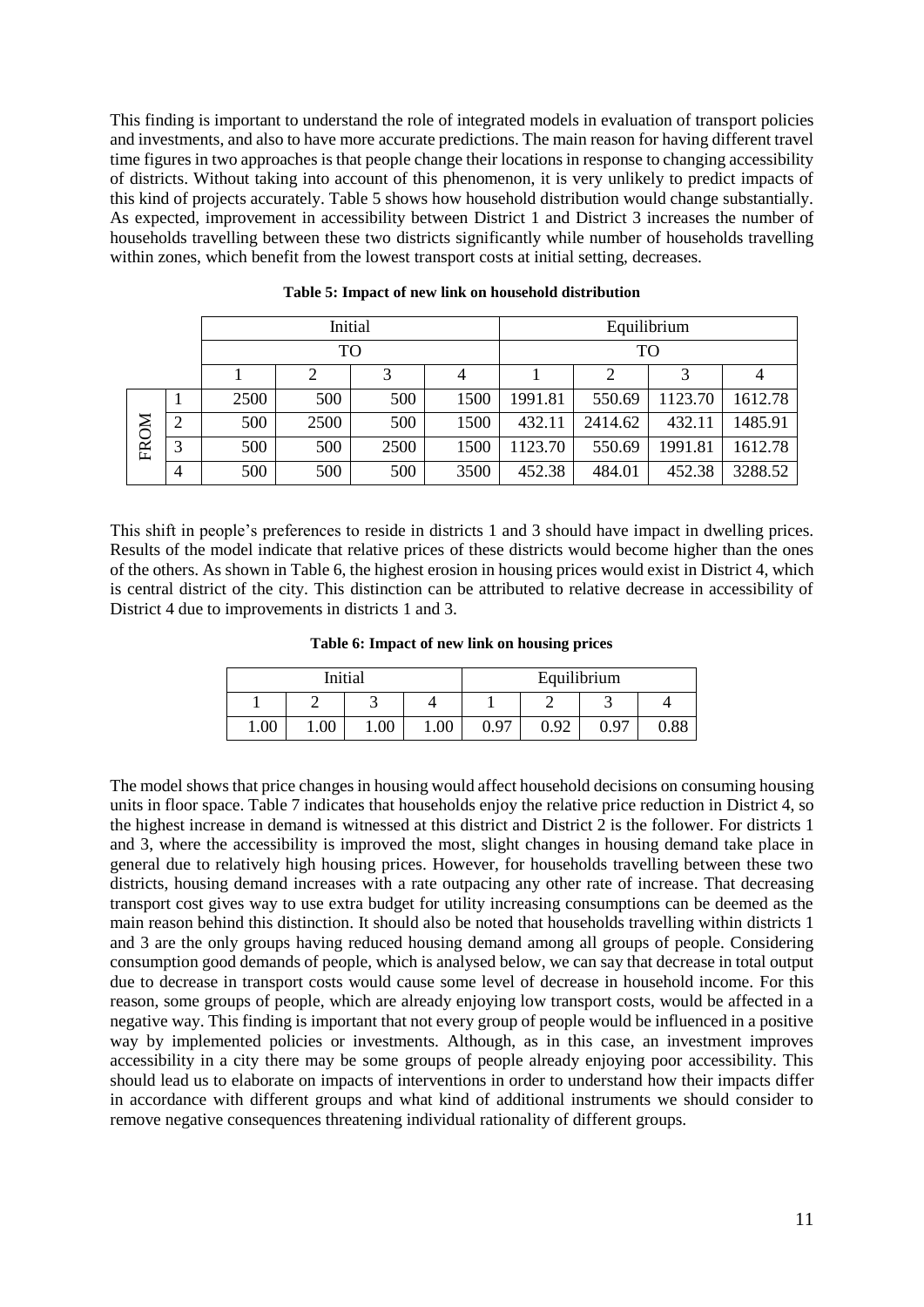|      |   |       | Initial |       |       | Equilibrium |       |       |       |
|------|---|-------|---------|-------|-------|-------------|-------|-------|-------|
|      |   |       | TО      |       |       | TO          |       |       |       |
|      |   |       | 2       |       |       |             |       |       |       |
|      |   | 42.62 | 20.00   | 20.00 | 28.76 | 42.34       | 20.35 | 23.84 | 29.36 |
| FROM | 2 | 20.00 | 42.62   | 20.00 | 28.76 | 21.02       | 44.24 | 21.02 | 30.09 |
|      | 3 | 20.00 | 20.00   | 42.62 | 28.76 | 23.84       | 20.35 | 42.34 | 29.36 |
|      | 4 | 33.86 | 33.86   | 33.86 | 42.62 | 36.26       | 35.88 | 36.26 | 45.55 |

**Table 7: Impact of new link on housing demand**

Turning to consuming preferences of households on consumption good, the model provides interesting results as in previous analysis on housing demand. As explained before, decrease in demand of households doing within-district journeys in districts 1 and 3 can be explained by reduction in total output of the economy. This time, besides these groups of people, people doing within district journeys in District 2 and people travelling from District 4 to District 2 suffer from this fact although to a lesser extent. However, as in demand change in housing, household groups doing journeys between districts 1 and 3 enjoy the improvement in accessibility the most as expected.

|      |                |       | Initial        |       |       | Equilibrium |       |       |       |  |
|------|----------------|-------|----------------|-------|-------|-------------|-------|-------|-------|--|
|      |                | TO    |                |       |       |             | TО    |       |       |  |
|      |                |       | $\overline{c}$ | 3     |       |             |       |       | 4     |  |
|      |                | 50.00 | 50.00          | 50.00 | 50.00 | 49.04       | 50.23 | 58.83 | 50.40 |  |
|      | $\overline{2}$ | 50.00 | 50.00          | 50.00 | 50.00 | 50.33       | 49.71 | 50.33 | 50.10 |  |
| FROM | 3              | 50.00 | 50.00          | 50.00 | 50.00 | 58.83       | 50.23 | 49.04 | 50.40 |  |
|      | $\overline{4}$ | 50.00 | 50.00          | 50.00 | 50.00 | 50.26       | 49.74 | 50.26 | 50.16 |  |

**Table 8: Impact of new link on consumption good demand**

# *2.3. Scenario Analysis – I-2: Model with locational categories and travel modes:*

In this step, households' preferences on their commuting modes are added to the model structure. Therefore, households are categorised according to their residential locations and working locations, and preferred commuting mode between these locations. As in the first case, rents for business capitals and dwelling units are shared among households equally. This time, 23,800 households (13,700 private transport users and 10,100 public transport users) are assumed to be resided in the city. Numbers of households travelling between regions with respect to commuting modes are listed in Table 9 and Table 10.

|  | Table 9: Number of households travelling between districts (private transport) |  |  |  |
|--|--------------------------------------------------------------------------------|--|--|--|
|  |                                                                                |  |  |  |

|      |   |       | <b>TO</b> |       |       |  |  |  |  |
|------|---|-------|-----------|-------|-------|--|--|--|--|
|      |   |       |           |       |       |  |  |  |  |
|      |   | 1,000 | 600       | 500   | 1,000 |  |  |  |  |
|      | 2 | 500   | 600       | 500   | 1,500 |  |  |  |  |
| FROM | 3 | 600   | 700       | 1,000 | 1,000 |  |  |  |  |
|      |   | 900   | 800       | 1,000 | 1,500 |  |  |  |  |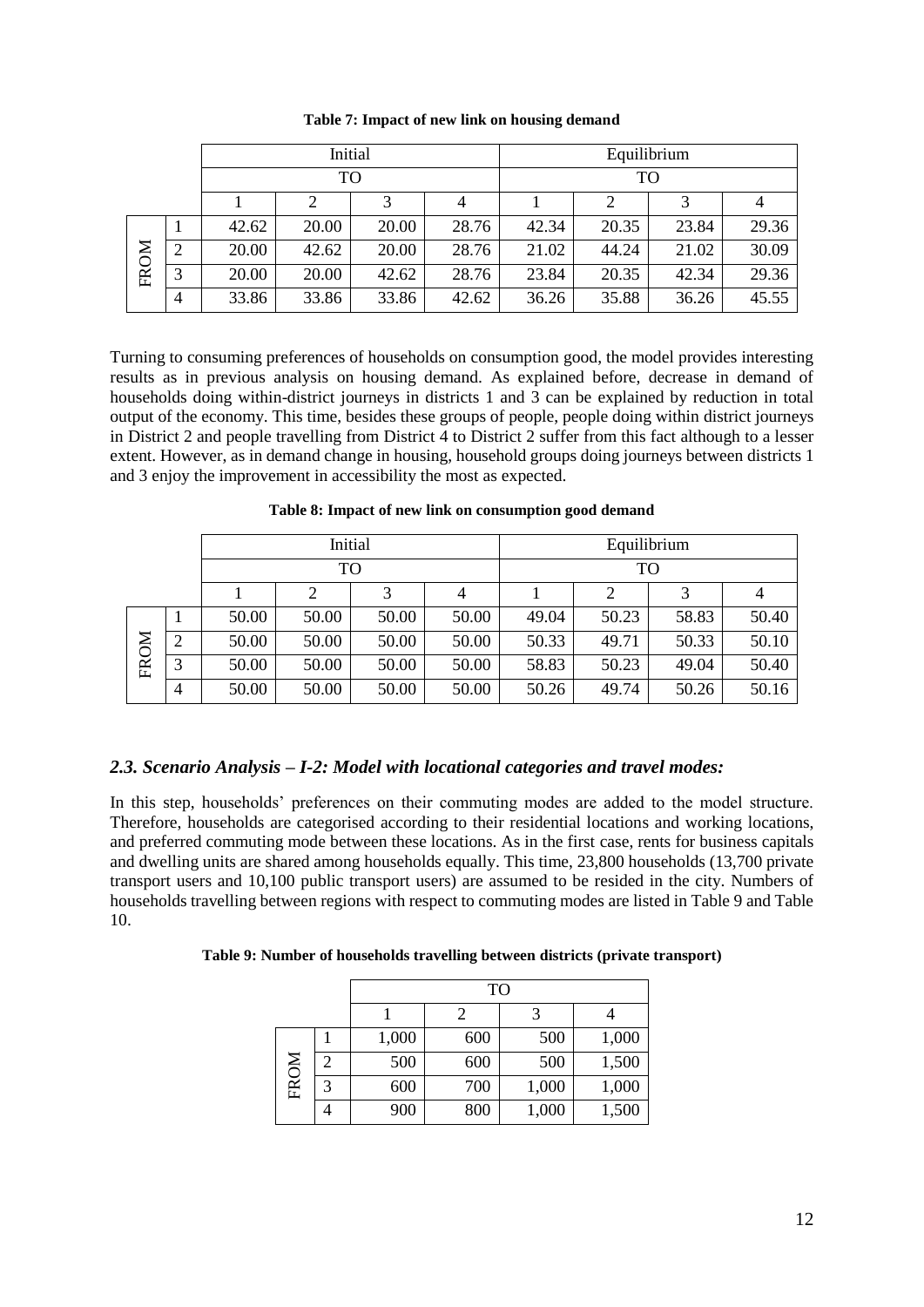|      |   | TO    |       |     |       |  |  |
|------|---|-------|-------|-----|-------|--|--|
|      |   |       |       | 3   |       |  |  |
|      |   | 1,000 | 300   | 400 | 1,500 |  |  |
|      | 2 | 600   | 1,000 | 700 | 1,000 |  |  |
| FROM | 3 | 300   | 400   | 500 | 1,000 |  |  |
|      |   | 400   | 300   | 200 | 500   |  |  |

**Table 10: Number of households travelling between districts (public transport)**

This time, we have more complex travel time and cost structures when compared to the first case. For private transport mode, travel times and travel costs are assumed to be equal as in the first scenario, though. Travel time required for private within-district journeys are assumed to be fixed with the value of 5. For this mode, travel time required for other journeys are calculated as in the first scenario. However, travel time for public transport journeys do not vary in accordance with congestion level but with route lengths. To be more explicit, travel time for within-district journeys is assumed to be 10 while it is assumed to be 15 for adjacent districts and 30 for the others. Public transport cost for within-district journeys is assumed to be 4 and 10 for all the other journeys regardless of route lengths. Travel times and travel costs for each mode are provided in Tables 11 and 12.

|      |        |       | Private Transport |       |       |    | <b>Public Transport</b> |    |    |
|------|--------|-------|-------------------|-------|-------|----|-------------------------|----|----|
|      |        |       | <b>TO</b>         |       |       |    | <b>TO</b>               |    |    |
|      | 2<br>∍ |       |                   |       |       |    |                         |    |    |
|      |        |       | 21.83             | 21.32 | 10.92 | 10 | 30                      | 30 | 15 |
|      | ി      | 24.26 |                   | 24.26 | 13.86 | 30 | 10                      | 30 | 15 |
| FROM | 3      | 22.60 | 23.12             |       | 12.20 | 30 | 30                      | 10 | 15 |
|      | 4      | 10.40 | 10.92             | 10.40 | 5     | 15 | 15                      | 15 | 10 |

**Table 11: Travel times for journeys between districts for private and public transport**

|  | Table 12: Travel costs for journeys between districts for private and public transport |  |  |
|--|----------------------------------------------------------------------------------------|--|--|
|  |                                                                                        |  |  |

|      |           |       | Private Transport |       |       |    | <b>Public Transport</b> |    |    |
|------|-----------|-------|-------------------|-------|-------|----|-------------------------|----|----|
|      | <b>TO</b> |       |                   |       |       |    | TO                      |    |    |
|      |           |       |                   |       |       |    |                         |    |    |
|      |           |       | 21.83             | 21.32 | 10.92 | 4  | 10                      | 10 | 10 |
|      | ി<br>∠    | 24.26 |                   | 24.26 | 13.86 | 10 |                         | 10 | 10 |
| FROM | 3         | 22.60 | 23.12             |       | 12.20 | 10 | 10                      |    | 10 |
|      | 4         | 10.40 | 10.92             | 10.40 |       | 10 | 10                      | 10 |    |

As in the first scenario, all households are assumed to consume equal amount of consumption goods with the quantity of 50 units and housing consumptions in floor space are assumed to be varying with respect to household categories. Housing consumptions are calculated mathematically in a way to satisfy the following set of equations, which is a modified version of equation set (16) with an additional household category index *m* denoting commuting mode:

$$
d(i, w, m) + c(i, w, m) + tc(i, w, m) = k + l + h
$$
  
\n
$$
h = \sum_{i} \sum_{w} \sum_{m} n(i, w, m) \cdot d(i, w, m) / \sum_{i} \sum_{w} \sum_{m} n(i, w, m)
$$
 (23)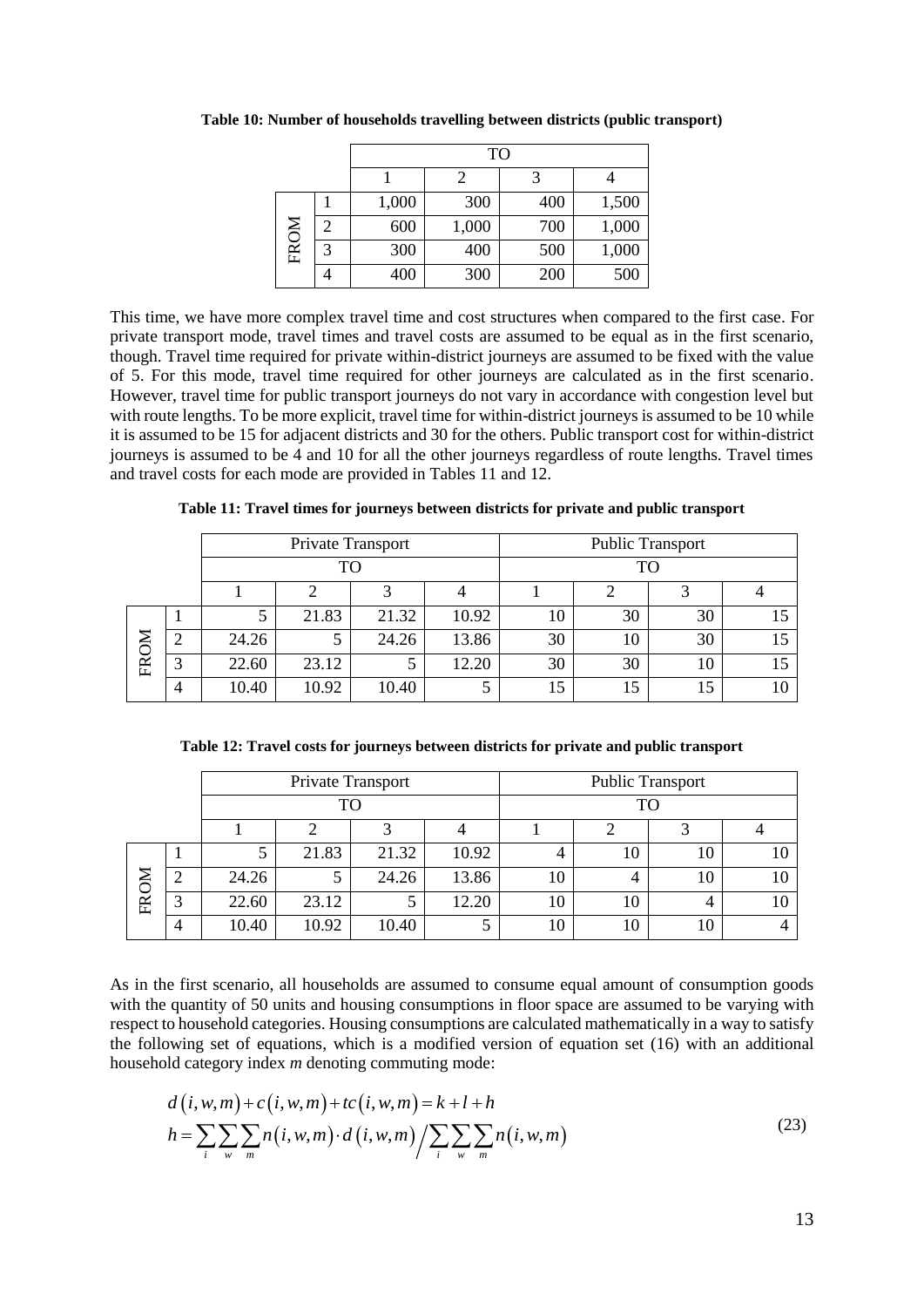After solving above equation set, we would find households' housing consumptions in floor space as in the following table.

|      |                |       | Private Transport |       |       |       |       | <b>Public Transport</b> |       |
|------|----------------|-------|-------------------|-------|-------|-------|-------|-------------------------|-------|
|      |                |       | TO                |       |       |       | TО    |                         |       |
|      |                |       |                   |       |       |       |       |                         |       |
| FROM |                | 39.26 | 22.42             | 22.94 | 33.34 | 40.26 | 34.26 | 34.26                   | 34.26 |
|      | 2              | 20.00 | 39.26             | 20.00 | 30.40 | 34.26 | 40.26 | 34.26                   | 34.26 |
|      | 3              | 21.66 | 21.14             | 39.26 | 32.06 | 34.26 | 34.26 | 40.26                   | 34.26 |
|      | $\overline{4}$ | 33.86 | 33.34             | 33.86 | 39.26 | 34.26 | 34.26 | 34.26                   | 40.26 |

**Table 13: Housing consumptions of households**

Household utility function, household budget constraint and household budget equation are revised accordingly with household indices as in Equation (24), Equation (25) and Equation (26):

$$
U_{iwm}(d,c) = \left(\alpha_{iwm}c_{iwm}^{\rho} + \alpha_{iwm}^{h}d_{iwm}^{\rho}\right)^{1/\rho} - \gamma_{iwm}\tau_{iwm}
$$
\n(24)

$$
-M_{i_{wm}} + r_i d_{i_{wm}} + p c_{i_{wm}} + \kappa_{i_{wm}} \le 0
$$
\n<sup>(25)</sup>

$$
M_{iwm} = l + \delta e_{iwm}^K + \sum_i r_i e_{iwm}^H \left( i \right) \tag{26}
$$

Defining the above set of equations as a household utility maximisation problem would lead to have following demand functions for consumption good and housing units in terms of prices:

$$
c_{iwm} = \left(\frac{\alpha_{iwm}}{p}\right)^{\sigma} \frac{M_{iwm} - \kappa_{iwm}}{\left(\alpha_{iwm}^h\right)^{\sigma} r_i^{1-\sigma} + \left(\alpha_{iwm}\right)^{\sigma} p^{1-\sigma}}
$$
(27)

$$
d_{iwm} = \left(\frac{\alpha_{iwm}^h}{r_i}\right)^{\sigma} \frac{M_{iwm} - \kappa_{iwm}}{\left(\alpha_{iwm}^h\right)^{\sigma} r_i^{1-\sigma} + \left(\alpha_{iwm}\right)^{\sigma} p^{1-\sigma}}
$$
(28)

Using MNL household location and travel mode choice probabilities and exogenously given number of households travelling to a specific region,  $N(w)$ , number of households residing at a specific location and using a specific travelling mode is calculated by using the following equation.

$$
N_{i,m}(w) = \frac{\exp\left[\left(\alpha_{iwm}c_{iwm}^{\rho} + \alpha_{iwm}^{h}d_{iwm}^{\rho}\right)^{1/\rho} - \gamma_{iwm}\tau_{iwm}\right]}{\sum_{j} \sum_{m'} \exp\left[\left(\alpha_{jwm}c_{jwm}^{\rho} + \alpha_{jwm}^{h}d_{jwm}^{\rho}\right)^{1/\rho} - \gamma_{jwm}\tau_{jwm}\right]}N(w)
$$
(29)

Equations for production side of the economy are not affected by the new setting of household categories. Therefore, producers solve the same cost minimisation problem for a level of production output defined within the first scenario.

In this scenario, a direct link between districts 1 and 3 is proposed as illustrated previously in Figure (2). It should be noted that this link is used by only private cars although its technical properties are the same with the existing links' properties.

Results of the model indicate that interregional transport costs for private transport mode at equilibrium point would become fairly different than initial transport costs after implementation of the new link. As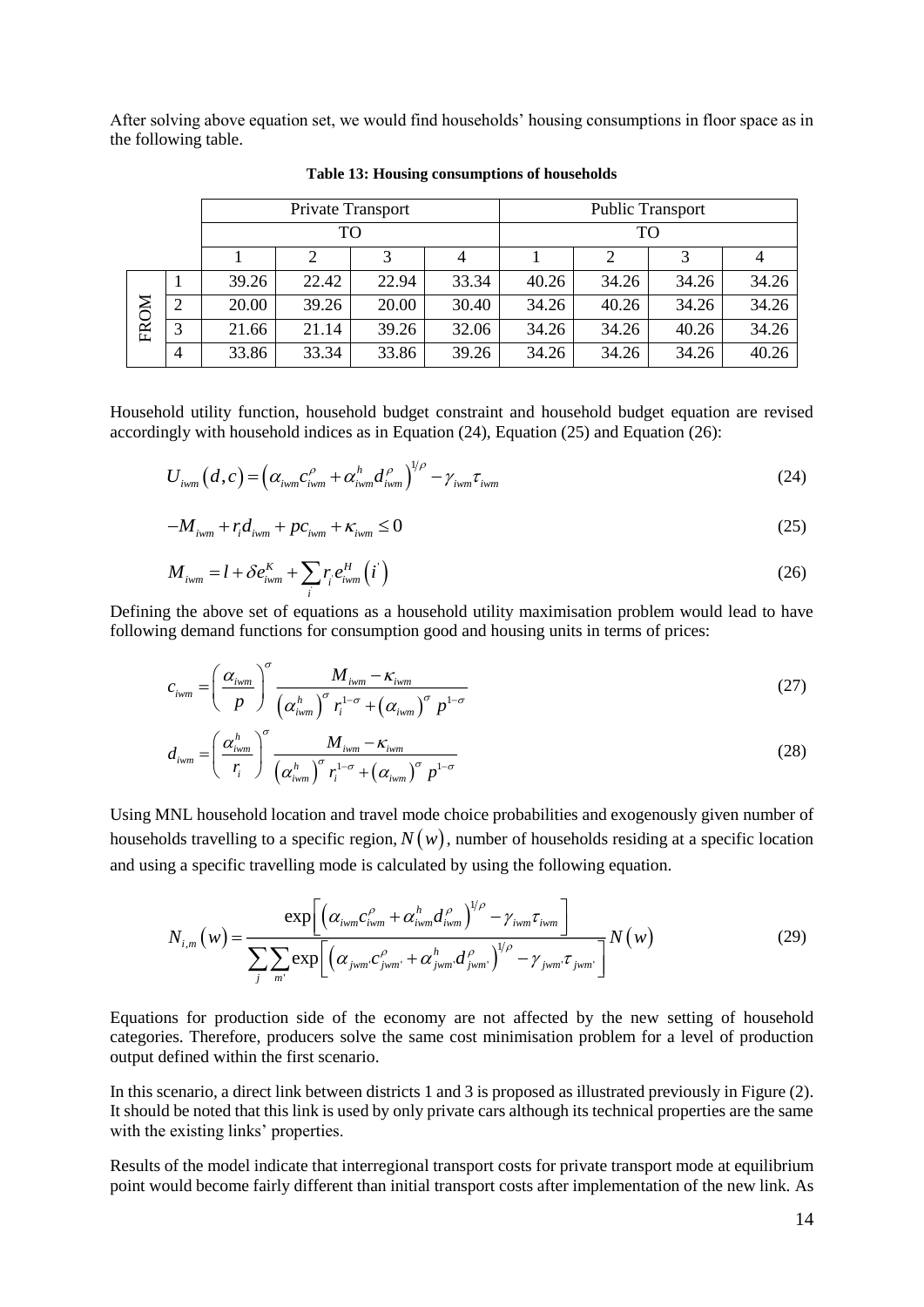displayed in Table 14, travel time difference between initial expectation level and equilibrium level becomes more than 4 percent for some routes. At equilibrium point, travel times from District 3 to District 4 and District 2 would be 4.14 percent and 3.34 percent higher than initial expectations respectively. There is a general travel time decrease for journeys from District 2 when we compare equilibrium levels with initial levels. To give an example, travel time from District 2 to District 4 would be 2.54 percent lower.

|      |   |       | Travel times (initial) |       |       |       |       | Travel times (equilibrium) |       |
|------|---|-------|------------------------|-------|-------|-------|-------|----------------------------|-------|
|      |   |       | TO                     |       |       |       | TO    |                            |       |
|      |   |       |                        |       |       |       |       |                            |       |
| FROM |   |       | 19.90                  | 8.01  | 8.98  |       | 20.33 | 8.05                       | 9.18  |
|      | ∠ | 22.44 |                        | 22.62 | 13.86 | 22.01 |       | 22.12                      | 13.51 |
|      | 3 | 8.02  | 20.17                  |       | 9.25  | 8.08  | 20.78 |                            | 9.64  |
|      | 4 | 8.58  | 10.92                  | 8.76  |       | 8.51  | 11.15 | 8.61                       |       |

**Table 14: Impact of new link on travel times (private transport)**

Tables 15 and 16 show initial and equilibrium levels of household distribution within the city for each travel mode. As expected, building a direct link between districts 1 and 3 improves accessibility levels of these districts. For private transport users, this improvement would lead to increase in the number of households travelling between these two districts significantly. To be more clear, number of households travelling from District 1 to District 3 increases about 54 percent and while this figure for journeys in reverse direction is about 44 percent.

Another expected impact is on private transport. Building a new link serving only to private transport increases the attractiveness of private transport when compared to public transport. As the most obvious consequence of this, number of private transport users increases from 13,700 to 14,084. This means that an obvious shift in transport alternatives would happen as a result of this capacity increase.

|      |                |      |     | Initial |      |        | Equilibrium |        |         |
|------|----------------|------|-----|---------|------|--------|-------------|--------|---------|
|      | TO             |      |     |         |      |        | TO          |        |         |
|      | 3<br>2<br>4    |      |     |         |      |        |             | 4      |         |
| FROM |                | 1000 | 600 | 500     | 1000 | 933.67 | 621.40      | 774.09 | 1052.38 |
|      | $\overline{2}$ | 500  | 600 | 500     | 1500 | 500.95 | 590.18      | 496.60 | 1468.87 |
|      | 3              | 600  | 700 | 1000    | 1000 | 865.78 | 736.06      | 931.17 | 1079.85 |
|      | 4              | 900  | 800 | 1000    | 1500 | 855.49 | 781.67      | 927.57 | 1468.72 |

**Table 15: Impact of new link on household distribution (private transport)**

As shown in Table 16, number of public transport users for each location pair decreases at varying levels. It should be noted that these decreases for journeys to districts 1 and 3 are obviously higher than the others.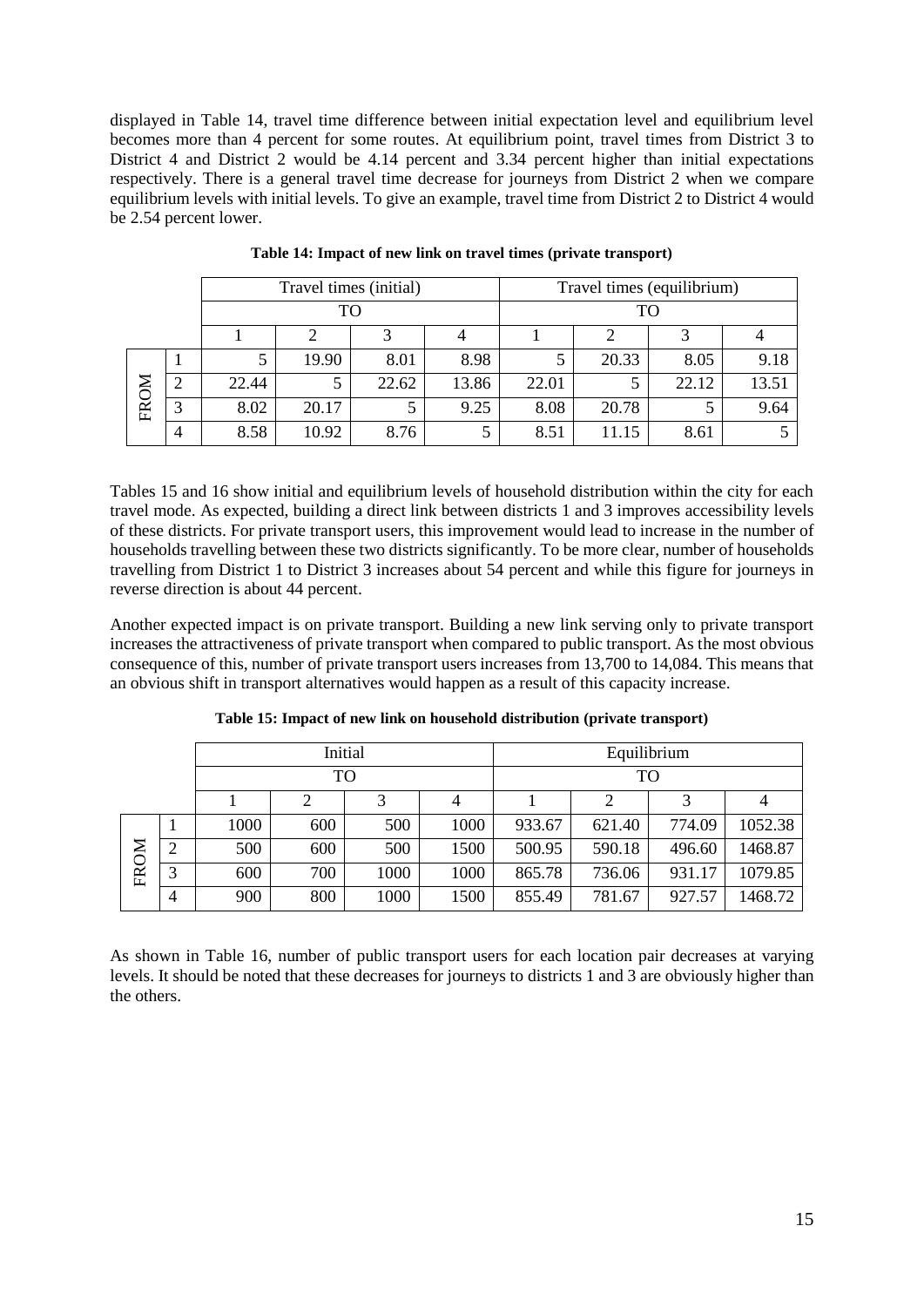|      |                |      |      | Initial |      |        |        | Equilibrium<br>TO<br>3 |         |  |
|------|----------------|------|------|---------|------|--------|--------|------------------------|---------|--|
|      |                |      | TO   |         |      |        |        |                        |         |  |
|      |                |      |      |         |      |        |        |                        |         |  |
| FROM |                | 1000 | 300  | 400     | 1500 | 933.59 | 296.29 | 372.02                 | 1475.48 |  |
|      | ↑              | 600  | 1000 | 700     | 1000 | 557.93 | 983.73 | 648.03                 | 979.10  |  |
|      | 3              | 300  | 400  | 500     | 1000 | 280.92 | 395.98 | 465.50                 | 985.97  |  |
|      | $\overline{4}$ | 400  | 300  | 200     | 500  | 371.68 | 294.70 | 185.01                 | 489.63  |  |

**Table 16: Impact of new link on household distribution (public transport)**

It is obvious that shifts in people' preferences in residential location and travelling mode would have impact on economic parameters. Results of the model indicate that relative prices in districts 1 and 3 would become substantially higher than the ones at the other regions as expected. Price increase for district 3 would be 8 percent while price decrease for District 4, which is CBD, would be as high as 4 percent. (Table 17)

**Table 17: Impact of new link on housing prices**

|      |      | Initial |      |      | Equilibrium |          |      |  |
|------|------|---------|------|------|-------------|----------|------|--|
|      |      |         |      | -    |             |          |      |  |
| 00.1 | 1.00 | 1.00    | 1.00 | 1.04 | 0.97        | $1.08\,$ | 0.96 |  |

Table 18 and Table 19 show how housing demand of households using private transport and public transport changes respectively. We notice a general demand increase for districts 2 and 4 where relative housing prices decrease. Considering together increases in price and number of resident households for districts 1 and 3 would easily explain slight decreases in housing demand for these regions. However, for private transport users, it should be noted that housing demand of households travelling between District 1 and District 3 significantly increases (Table18). Private transport accessibility increase for people travelling between these districts is the underlying reason for this. Since there is no improvement for public transport users travelling between districts 1 and 3, we can't mention about a distinctive increase in housing demand for this group of people, but slight demand increases for people in districts 2 and 4 and slight decreases for the rest.

**Table 18: Impact of new link on housing demand (private transport)**

|      | Initial |       |       |       |       |       | Equilibrium |       |                         |  |
|------|---------|-------|-------|-------|-------|-------|-------------|-------|-------------------------|--|
|      | TO      |       |       |       |       |       | TO          |       | 33.17<br>31.30<br>31.45 |  |
|      | 3       |       |       |       |       |       |             |       |                         |  |
|      |         | 39.26 | 22.42 | 22.94 | 33.34 | 38.22 | 22.37       | 26.47 |                         |  |
|      | ∍       | 20.00 | 39.26 | 20.00 | 30.40 | 21.15 | 40.27       | 21.12 |                         |  |
| FROM | 3       | 21.66 | 21.14 | 39.26 | 32.06 | 24.86 | 20.87       | 37.26 |                         |  |
|      | 4       | 33.86 | 33.34 | 33.86 | 39.26 | 35.80 | 34.38       | 35.75 | 40.61                   |  |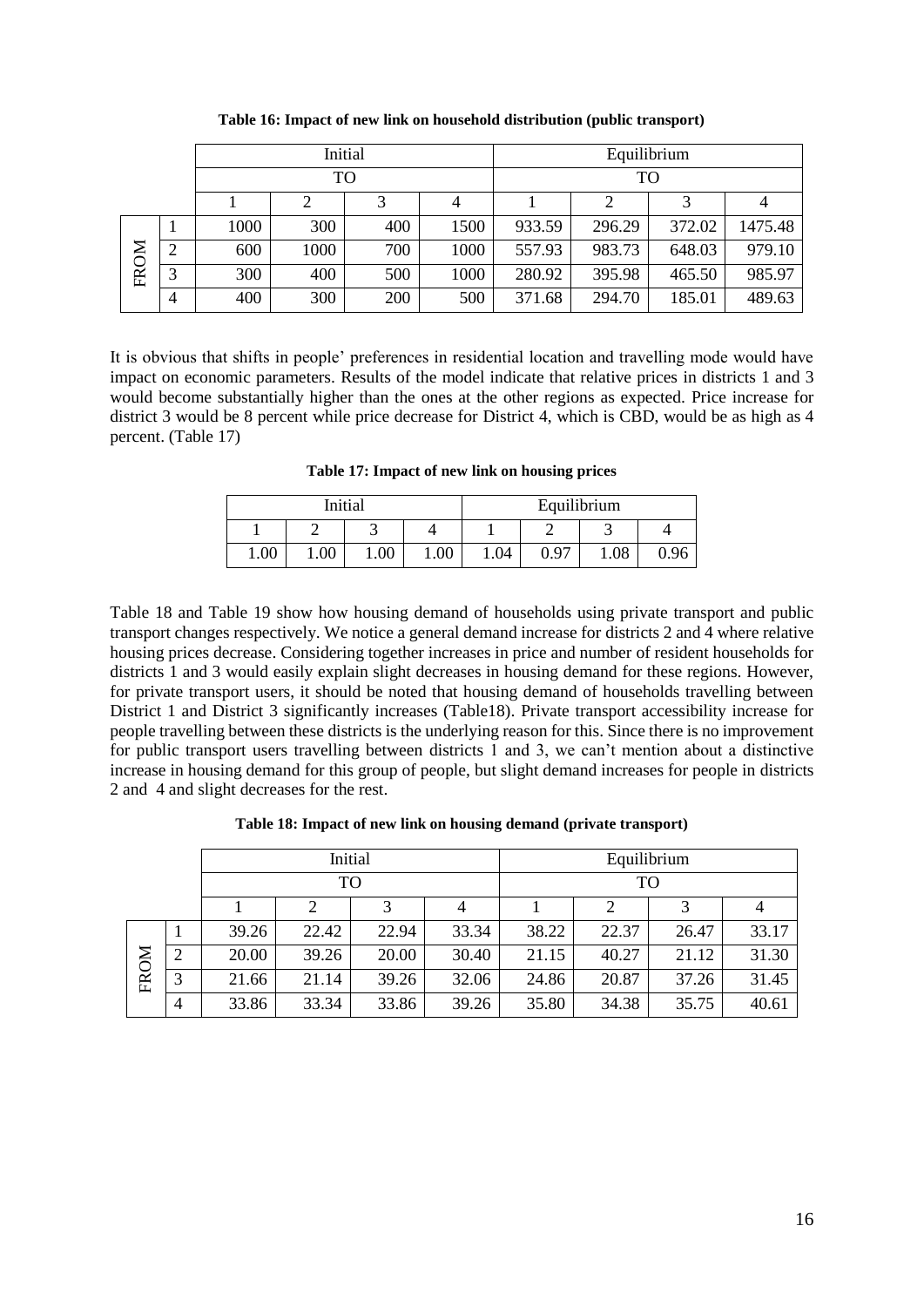|      | Initial        |       |       |       |       |       |       | Equilibrium |       |
|------|----------------|-------|-------|-------|-------|-------|-------|-------------|-------|
|      | TO             |       |       |       |       |       | TО    |             |       |
|      |                |       |       |       |       |       |       |             |       |
|      |                | 40.26 | 34.26 | 34.26 | 34.26 | 39.19 | 33.39 | 33.39       | 33.39 |
| FROM | $\overline{2}$ | 34.26 | 40.26 | 34.26 | 34.26 | 35.13 | 41.29 | 35.13       | 35.13 |
|      | 3              | 34.26 | 34.26 | 40.26 | 34.26 | 32.57 | 32.57 | 38.20       | 32.57 |
|      | 4              | 34.26 | 34.26 | 34.26 | 40.26 | 35.43 | 35.43 | 35.43       | 41.65 |

**Table 19: Impact of new link on housing demand (public transport)**

The model shows that households' consuming preferences on consumption good would be affected as their preferences on housing. Since transport costs for households using public transport for their commuting journeys don't change due to the new link between districts 1 and 3, we can see the impact of housing price changes on consumption decisions of households. To make it more clear, consumption good demand of householdsresiding in districts 1 and 3 slightly decreases while the one of them residing at other districts increases without any exception (Table 21). It should be noted that these changes are moving along a narrow interval and the maximum change becomes only 1.38 percent. On the other hand, for private transport users, only two groups of households (among 16) demand less consumption goods when compared to the setting before building the new link (Table 20). For these people, consumption good demand decreases by 0.48 percent and 1.26 percent. In addition to this, humble rates, as in public transport, give way to quite high ones. To give an example, after implementing the new link, households travelling between districts 1 and 3 using their own private cars demand more consumption goods more by the rates of 17.96 percent and 19.40 percent. This, obviously, can be linked to general improvement in transport costs for private transport, particularly for the journeys between districts 1 and 3.

| Table 20: Impact of new link on consumption good demand (private transport) |  |  |  |
|-----------------------------------------------------------------------------|--|--|--|
|-----------------------------------------------------------------------------|--|--|--|

|      | Initial |       |                          |       |       |       | Equilibrium |       |       |  |
|------|---------|-------|--------------------------|-------|-------|-------|-------------|-------|-------|--|
|      |         |       | TO                       |       |       |       | TO          |       |       |  |
|      |         |       | $\overline{2}$<br>3<br>4 |       |       |       | 2           | 3     | 4     |  |
| FROM |         | 50.00 | 50.00                    | 50.00 | 50.00 | 49.76 | 50.99       | 58.98 | 50.85 |  |
|      | 2       | 50.00 | 50.00                    | 50.00 | 50.00 | 52.13 | 50.56       | 52.05 | 50.76 |  |
|      | 3       | 50.00 | 50.00                    | 50.00 | 50.00 | 59.70 | 51.33       | 49.37 | 51.02 |  |
|      | 4       | 50.00 | 50.00                    | 50.00 | 50.00 | 51.81 | 50.53       | 51.74 | 50.69 |  |

| Table 21: Impact of new link on consumption good demand (public transport) |  |  |  |  |  |
|----------------------------------------------------------------------------|--|--|--|--|--|
|----------------------------------------------------------------------------|--|--|--|--|--|

|      |                |       | Initial             |       | Equilibrium |       |       |       |       |
|------|----------------|-------|---------------------|-------|-------------|-------|-------|-------|-------|
|      |                |       | TO                  |       |             | TО    |       |       |       |
|      |                |       | $\overline{2}$<br>3 |       |             |       |       |       |       |
|      |                | 50.00 | 50.00               | 50.00 | 50.00       | 49.75 | 49.81 | 49.81 | 49.81 |
|      | $\overline{2}$ | 50.00 | 50.00               | 50.00 | 50.00       | 50.55 | 50.56 | 50.55 | 50.55 |
| FROM | 3              | 50.00 | 50.00               | 50.00 | 50.00       | 49.45 | 49.45 | 49.35 | 49.45 |
|      | 4              | 50.00 | 50.00               | 50.00 | 50.00       | 50.67 | 50.67 | 50.67 | 50.69 |

Apart from the previous scenario, introducing a new group of people (public transport users) has enabled us to understand the impact of the new link on different groups and what type of equity problems to be faced. Without making any improvement in public transport, even not making public transport available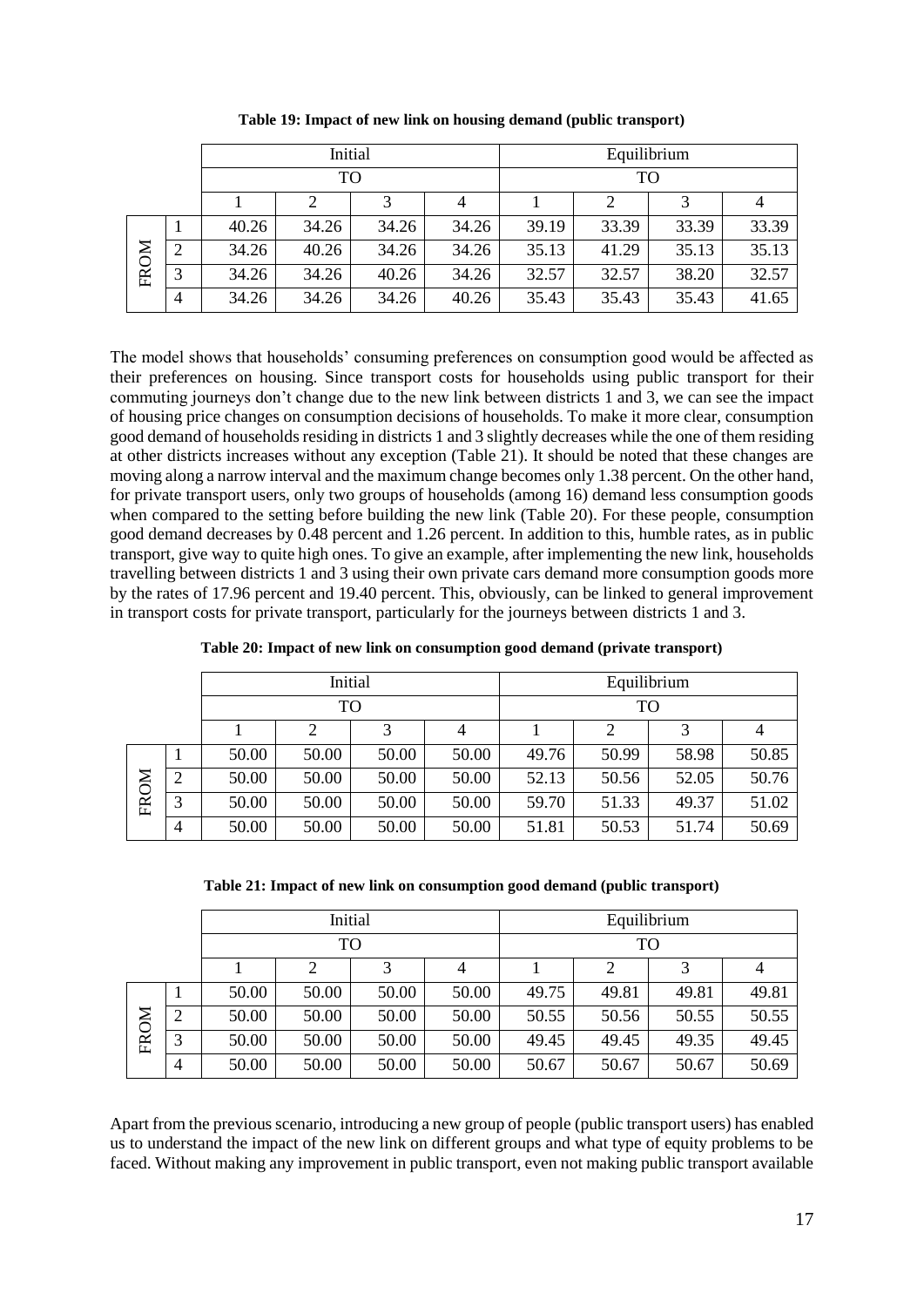on the new link, public transport users would become definite losers of the proposed infrastructural "improvement".

#### *2.4. Scenario I-3: Model with locational categories, travel modes and economic groups:*

Next, we introduce a new attribute of heterogeneity to categorise households with respect to their endowments. As briefly discussed before, first group of households (capital owners) owns the capital (business + housing) within the economy. Generated income for rented capitals is shared among this group equally. Second group of households (workers) owns the labour. There is only one type of labour that is employed within production activities. This leads to have a single wage level in the economy.

Now, households are categorised according to their residential locations and working locations, preferred commuting mode between these locations and abovementioned economic groups they are in. As in the second scenario, 23,800 households (13,090 private transport users + 10,710 public transport users) are residing in the city. About 16 percent of households (3,859 households) are assumed to be capital owners. It should be noted here that capital owners are assumed to be more apt to use their private vehicles for their commuting trips when compared to workers. About 84 percent of capital owners use private transport, while this figure is roughly half for workers. Numbers of households with different economic groups travelling between districts with respect to commuting modes are listed in Tables 22 and 23.

|      |   |     | Capital owners |     |     | Workers   |     |     |       |
|------|---|-----|----------------|-----|-----|-----------|-----|-----|-------|
|      |   |     | <b>TO</b>      |     |     | <b>TO</b> |     |     |       |
|      |   |     |                |     |     |           |     |     |       |
|      |   | 324 | 141            | 139 | 328 | 880       | 212 | 270 | 935   |
| FROM |   | 110 | 162            | 180 | 365 | 397       | 536 | 492 | 1,230 |
|      | 3 | 87  | 129            | 203 | 221 | 404       | 355 | 255 | 805   |
|      | 4 | 203 | 171            | 185 | 283 | 801       | 906 | 750 | 631   |

**Table 22: Number of travelling households with different economic groups (private transport)**

| Table 23: Number of travelling households with different economic groups (public transport) |  |  |  |
|---------------------------------------------------------------------------------------------|--|--|--|
|                                                                                             |  |  |  |

|      |   |           |           | Capital owners |    | Workers   |     |       |       |
|------|---|-----------|-----------|----------------|----|-----------|-----|-------|-------|
|      |   |           | <b>TO</b> |                |    | <b>TO</b> |     |       |       |
|      |   | $\bigcap$ |           |                |    |           |     |       |       |
|      |   | 76        | 30        | 32             | 72 | 720       | 517 | 459   | 1,165 |
|      | ∠ | 22        | 30        | 36             | 85 | 571       | 872 | 492   | 820   |
| FROM | 3 | 21        | 14        | 22             | 39 | 388       | 602 | 1,020 | 935   |
|      | 4 | 44        |           | 43             | 57 | 252       | 18  | 222   | 1,029 |

For this scenario, for private transport mode, travel times and travel costs are assumed to be equal as in other scenarios. Travel time required for private within-district journeys is fixed to 5 and travel time required for other journeys is calculated using the travel model. As in the second scenario, travel time required for public transport journeys do not change due to the congestion level but with route lengths. Travel time and cost structures for this mode are adopted from the previous scenario without any change.

It should also be noted that transport time and cost figures do not change with economic group of households. The categories effective in these figures are households' locations (both residential and working) and their preferences on commuting mode.

Since we have distinctive income levels for each economic group of households, we would introduce different consumption levels for these groups. Capital owners consume more consumption goods than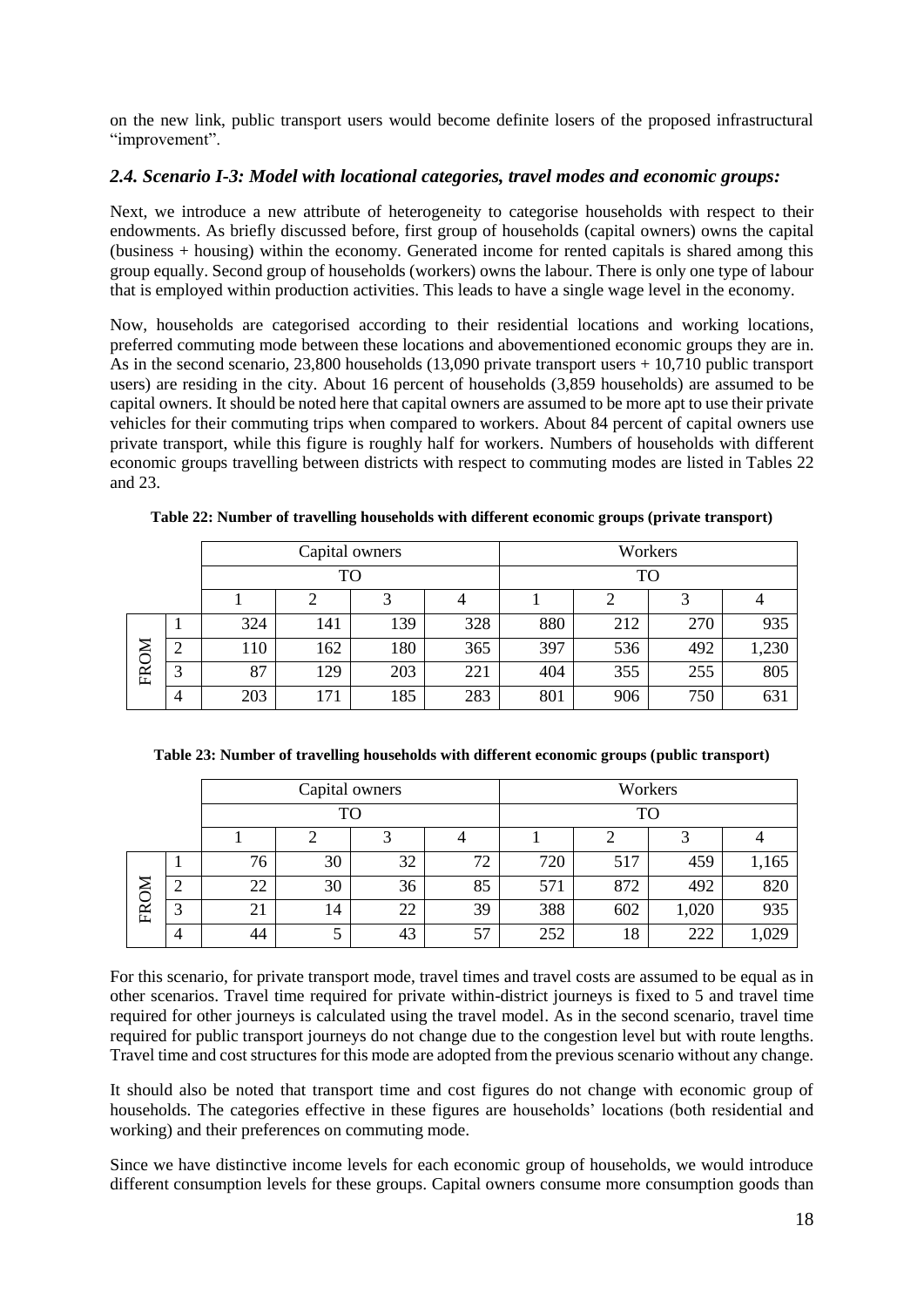workers do. Consumption level for capital owners is assumed to be 400 and it is assumed to be 40 for workers. As in previous scenarios, housing consumptions in floor space are assumed to be varying with respect to household categories. Housing consumption for each household category is calculated using the following set of equations with an additional household category index  $g(1)$  = capital owners, 2=workers) denoting economic group of households:

$$
d(i, w, m, g = 1) + c(i, w, m, g = 1) + tc(i, w, m) = k + h
$$
  
\n
$$
d(i, w, m, g = 2) + c(i, w, m, g = 2) + tc(i, w, m) = l
$$
  
\n
$$
h = \sum_{i} \sum_{w} \sum_{m} \sum_{g} n(i, w, m, g) \cdot d(i, w, m, g) / \sum_{i} \sum_{w} \sum_{m} n(i, w, m, g = 1)
$$
\n(30)

Solving this equation set mathematically would lead to have households' housing consumptions in floor space as in the following tables. Please notice that capital owners' housing consumptions are fairly higher than workers' consumptions, much as the difference is not as much as in consumption goods.

|      | Capital owners      |       |       |       |       |           | Workers |       |       |  |
|------|---------------------|-------|-------|-------|-------|-----------|---------|-------|-------|--|
|      |                     |       | TO    |       |       | <b>TO</b> |         |       |       |  |
|      | 3<br>$\overline{4}$ |       |       |       |       |           |         | 4     |       |  |
|      |                     | 72.36 | 56.82 | 56.36 | 66.84 | 32.99     | 17.45   | 16.99 | 27.46 |  |
|      | $\overline{2}$      | 50.07 | 72.36 | 50.00 | 60.48 | 10.69     | 32.99   | 10.63 | 21.10 |  |
| FROM | 3                   | 56.55 | 56.94 | 72.36 | 66.96 | 17.17     | 17.57   | 32.99 | 27.58 |  |
|      | 4                   | 66.95 | 67.35 | 66.88 | 72.36 | 27.58     | 27.97   | 27.51 | 32.99 |  |

**Table 24: Housing consumptions of households (private transport)**

**Table 25: Housing consumptions of households (public transport)**

|      |                |       | Capital owners |       |       | Workers   |       |       |       |
|------|----------------|-------|----------------|-------|-------|-----------|-------|-------|-------|
|      |                |       | TO             |       |       | <b>TO</b> |       |       |       |
|      |                | 3     |                |       |       |           | 2     |       | 4     |
|      |                | 73.36 | 67.36          | 67.36 | 67.36 | 33.99     | 27.99 | 27.99 | 27.99 |
|      | $\overline{2}$ | 67.36 | 73.36          | 67.36 | 67.36 | 27.99     | 33.99 | 27.99 | 27.99 |
| FROM | 3              | 67.36 | 67.36          | 73.36 | 67.36 | 27.99     | 27.99 | 33.99 | 27.99 |
|      | $\overline{4}$ | 67.36 | 67.36          | 67.36 | 73.36 | 27.99     | 27.99 | 27.99 | 33.99 |

Household utility function, household budget constraint and household budget equation are revised accordingly with household indices as follows:

$$
U_{i wmg} (d,c) = \left( \alpha_{i wmg} c_{i wmg}^{\rho} + \alpha_{i wmg}^h d_{i wmg}^{\rho} \right)^{1/\rho} - \gamma_{i wmg} \tau_{i wm}
$$
(31)

$$
-M_{i_{wmg}} + r_i d_{i_{wmg}} + pc_{i_{wmg}} + \kappa_{i_{wm}} \le 0
$$
\n(32)

$$
M_{i wmg} = \delta e_{i wmg}^{K} + \sum_{i} r_{i} e_{i wmg}^{H} (i) \quad (g = 1)
$$
\n(33)

$$
M_{i \text{wmg}} = l \tag{34}
$$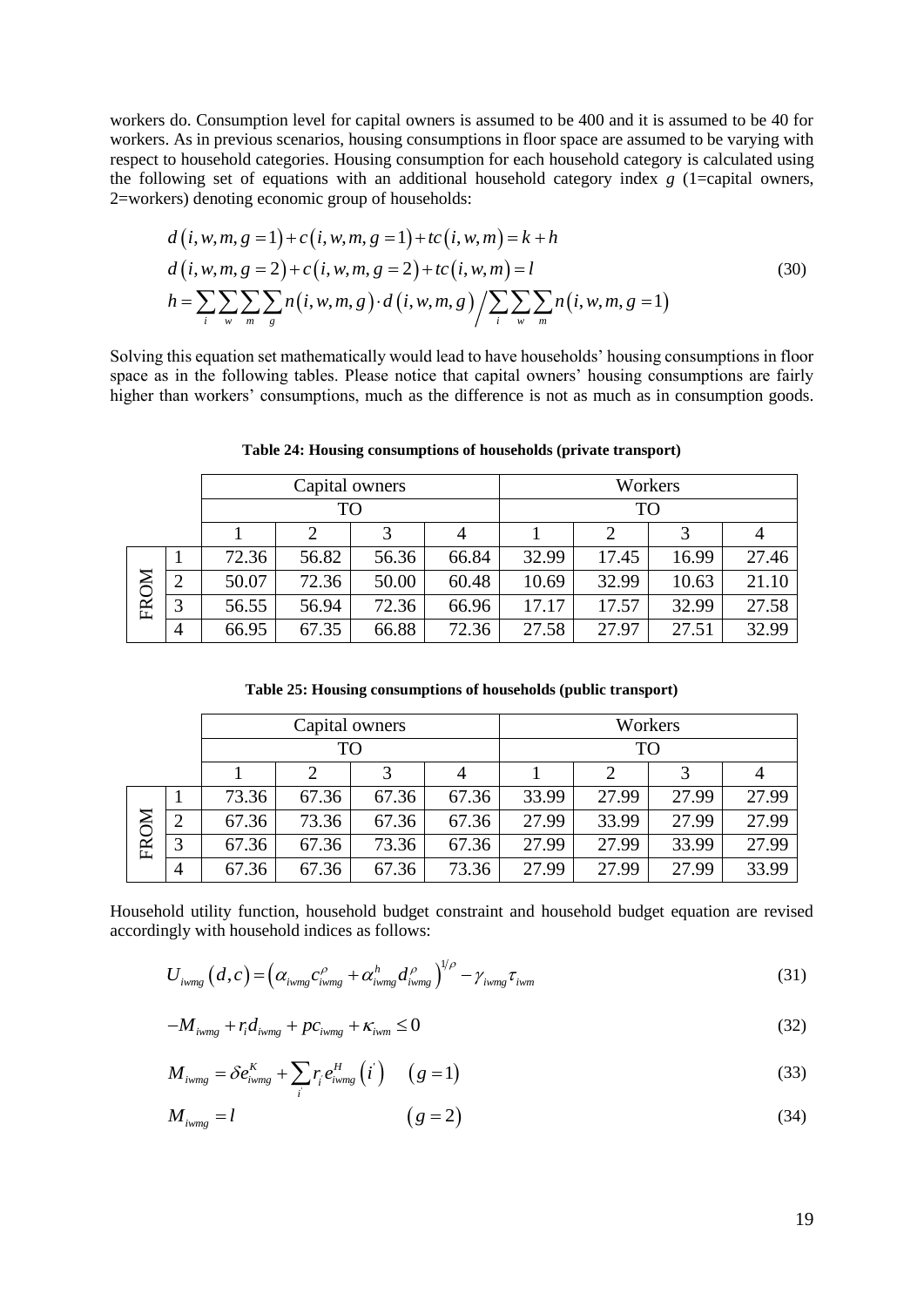Solving household utility maximisation problem using the above setting would lead us to have following demand functions for consumption good and housing units in terms of prices:

$$
c_{i w m g} = \left(\frac{\alpha_{i w m g}}{p}\right)^{\sigma} \frac{M_{i w m g} - \kappa_{i w m}}{\left(\alpha_{i w m g}^h\right)^{\sigma} r_i^{1-\sigma} + \left(\alpha_{i w m g}\right)^{\sigma} p^{1-\sigma}}
$$
(35)

$$
d_{i wmg} = \left(\frac{\alpha_{i wmg}^h}{r_i}\right)^{\sigma} \frac{M_{i wmg} - \kappa_{i wm}}{\left(\alpha_{i wmg}^h\right)^{\sigma} r_i^{1-\sigma} + \left(\alpha_{i wmg}\right)^{\sigma} p^{1-\sigma}}
$$
(36)

It is assumed that number of households belonging to an economic group and travelling to a specific working location is given and assumed to be fixed. Using these values,  $N(w, g)$ , and MNL household location and travel mode choice probabilities, for any group of households commuting to any destination, number of households residing at a specific location and using a specific travelling mode is calculated by using the following equation.

$$
N_{i,m}(w,g) = \frac{\exp\left[\left(\alpha_{i\text{wmg}}c_{i\text{wmg}}^{\rho} + \alpha_{i\text{wmg}}^h d_{i\text{wmg}}^{\rho}\right)^{1/\rho} - \gamma_{i\text{wmg}}\tau_{i\text{wm}}\right]}{\sum_{j} \sum_{m'} \exp\left[\left(\alpha_{j\text{wm'}g}c_{j\text{wm'}g}^{\rho} + \alpha_{j\text{wm'}g}^h d_{j\text{wm'}g}^{\rho}\right)^{1/\rho} - \gamma_{j\text{wm'}g}\tau_{j\text{wm'}}\right]}N(w,g) \quad (37)
$$

In this scenario, as in the first two scenarios, a direct link between districts 1 and 3 is proposed as illustrated previously in Figure (2). This link is used by only private cars and it is technically identical with the existing links.

When we compare the results of interregional transport times of private transport for initial setting just after implementing the new link and equilibrium level, we find that some results differ at fairly high rates. To give an example, at equilibrium level, travel time from District 2 to District 4 would be 15.45, while it is initially expected to be 16.88 (Table 26). As already explained previously, this explains why people's movements around the city should be taken into account to have accurate predictions and implement proper policies and projects.

|      |   |       | Travel times (initial) |       |       | Travel times (equilibrium) |       |       |       |
|------|---|-------|------------------------|-------|-------|----------------------------|-------|-------|-------|
|      |   |       | TO                     |       |       | TC                         |       |       |       |
|      |   |       |                        |       |       |                            |       |       |       |
|      |   |       | 19.04                  | 8.00  | 9.02  |                            | 19.32 | 8.07  | 9.14  |
|      |   | 25.66 |                        | 25.88 | 16.88 | 24.04                      |       | 24.18 | 15.45 |
| FROM |   | 8.01  | 18.79                  |       | 8.78  | 8.10                       | 19.18 |       |       |
|      | 4 | 8.78  | 10.01                  |       |       | 8.59                       | 10.18 | 8.73  |       |

**Table 26: Impact of new link on private transport mode travel times**

As for people's movements within the city and their travel mode preferences, it can be concluded that building a direct link carrying private transport traffic between districts 1 and 3 increases demand for private transport. Number of households using private transport increases from 13,090 to 13,619 at a rate of about 4 percent. When we look at the details of this increase, as expected, increases in number of households (both capital owners and workers) travelling between districts 1 and 3 are the main factors. For capital owners, number of households travelling from District 1 to District 3 increases by 46.14 percent, while number of households travelling in opposite direction increases by 143.28 percent (Table 27). For workers, number of households travelling from District 1 to District 3 increases by 126.06 percent, while number of households travelling in opposite direction increases by 67.95 percent (Table 28).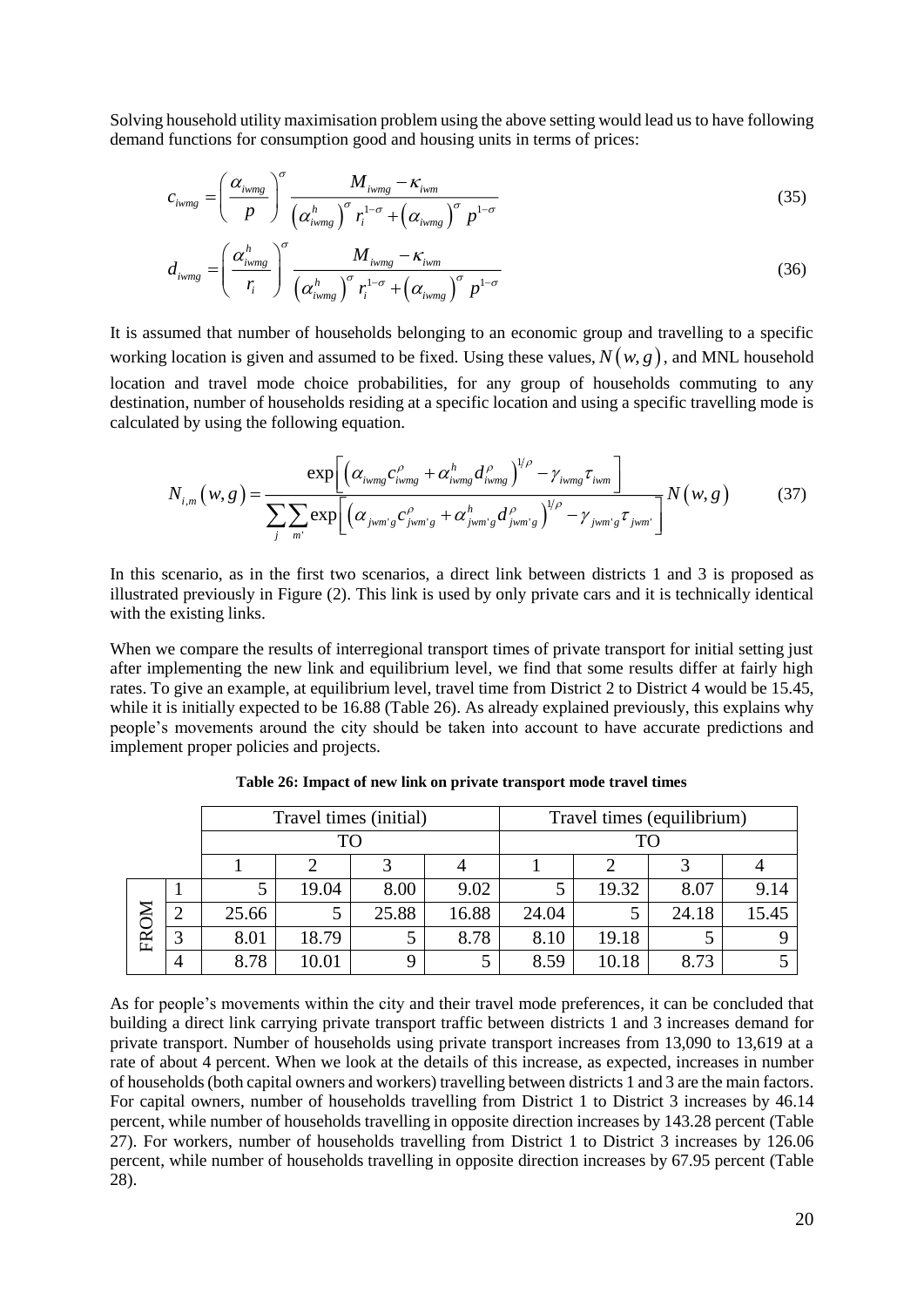|      |   |             |     | Initial |     | Equilibrium |        |        |        |
|------|---|-------------|-----|---------|-----|-------------|--------|--------|--------|
|      |   |             | TO  |         |     | <b>TO</b>   |        |        |        |
|      |   | 3<br>2<br>4 |     |         |     |             |        |        |        |
|      |   | 324         | 141 | 139     | 328 | 260.87      | 143.97 | 203.14 | 326.25 |
| FROM | ി | 110         | 162 | 180     | 365 | 107.64      | 157.87 | 172.12 | 359.06 |
|      | 3 | 87          | 129 | 203     | 221 | 211.65      | 137.93 | 183.17 | 237.75 |
|      | 4 | 203         | 171 | 185     | 283 | 176.23      | 164.44 | 164.90 | 276.18 |

**Table 27: Impact of new link on household distribution (capital owners + private transport)**

**Table 28: Impact of new link on household distribution (workers + private transport)**

|      |            |     | Initial   |     |       | Equilibrium |        |        |         |
|------|------------|-----|-----------|-----|-------|-------------|--------|--------|---------|
|      |            |     | <b>TO</b> |     |       | TO          |        |        |         |
|      |            |     |           |     | 4     |             |        |        |         |
|      |            | 880 | 212       | 270 | 935   | 805.40      | 230.35 | 610.35 | 953.41  |
| FROM | $\bigcirc$ | 397 | 536       | 492 | 1,230 | 418.94      | 528.47 | 494.69 | 1212.90 |
|      | 3          | 404 | 355       | 255 | 805   | 678.53      | 381.41 | 225.78 | 843.47  |
|      | 4          | 801 | 906       | 750 | 631   | 743.59      | 890.39 | 694.85 | 623.29  |

It is obvious that these changes due to improvement in private transport accessibility of districts 1 and 3 would lead to substantial changes in number of residents for each district. District 3 is the leading region attracting new households with an increase of 5.15 percent. As expected, number of households in District 1 increases by 2.46 percent while number of households in districts 2 and 4 decreases by 2.54 percent and 4.92 percent respectively.

|      |   |    |    | Initial |    | Equilibrium |       |       |       |
|------|---|----|----|---------|----|-------------|-------|-------|-------|
|      |   |    | TO |         |    | TO          |       |       |       |
|      |   |    |    |         |    |             |       |       |       |
| FROM |   | 76 | 30 | 32      | 72 | 61.18       | 29.58 | 28.31 | 71.73 |
|      | ∽ | 22 | 30 | 36      | 85 | 17.48       | 29.24 | 31.41 | 83.53 |
|      | ◠ | 21 | 14 | 22      | 39 | 17.35       | 14.16 | 19.83 | 39.84 |
|      | 4 | 44 |    | 43      | 57 | 34.59       | 4.81  | 37.12 | 55.66 |

**Table 30: Impact of new link on household distribution (workers + public transport)**

|      |               |     | Initial   |       |       | Equilibrium |        |        |          |
|------|---------------|-----|-----------|-------|-------|-------------|--------|--------|----------|
|      |               |     | <b>TO</b> |       |       |             |        | TO     |          |
|      |               |     |           | 3     | 4     |             |        |        |          |
|      |               | 720 | 517       | 459   | 1,165 | 658.95      | 511.04 | 404.66 | 1,155.89 |
| FROM | $\mathcal{D}$ | 571 | 872       | 492   | 820   | 520.91      | 859.85 | 432.28 | 810.84   |
|      | 3             | 388 | 602       | 1,020 | 935   | 357.40      | 598.81 | 902.86 | 933.53   |
|      | 4             | 252 | 18        | 222   | 1,029 | 229.29      | 17.69  | 194.54 | 1,016.66 |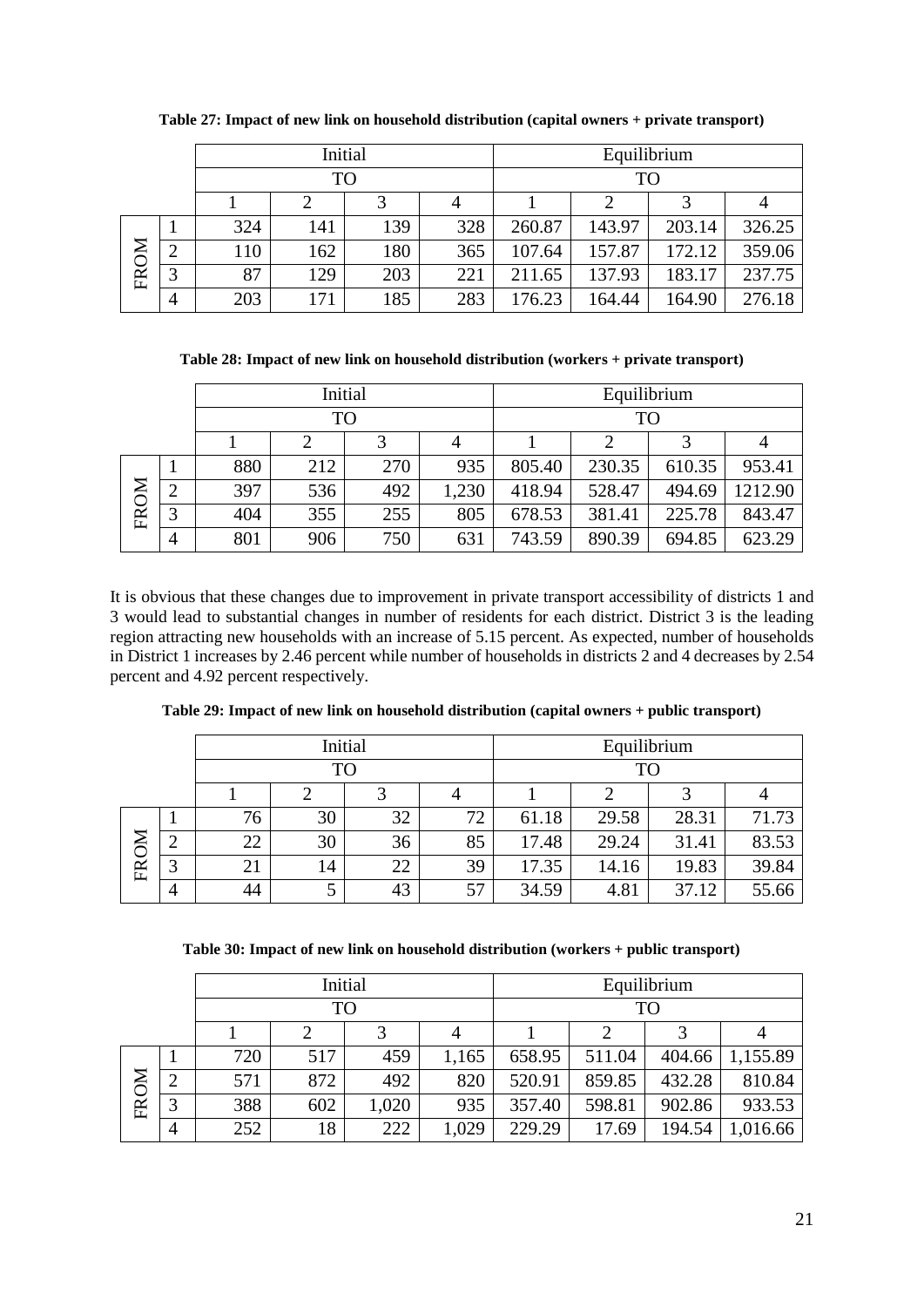Turning to economic impacts of shifts in people' preferences in residential location and travelling mode, results of the model show that relative prices in districts 1 and 3, particularly District 3, would become substantially higher than the ones at the other locations as expected. District 3 is the region where prices increases the most with a rate of about 9 percent while price increase in District 1 is about 1 percent. This result is matching with increases in housing demand for these regions as explained above. It should be noted that, within this scenario, price differences among districts becomes more obvious when compared to the previous one. Besides significant price increase in District 3, housing price for District 4 (CBD) decreases by 7 percent. Please notice that this figure was about 4 percent in the previous scenario (Table 31).

|      |      | Initial  |      |      |      | Equilibrium |      |
|------|------|----------|------|------|------|-------------|------|
|      |      |          |      |      |      |             |      |
| 1.00 | 1.00 | $1.00\,$ | 1.00 | 1.01 | 0.96 | 1.09        | 0.93 |

**Table 31: Impact of new link on housing prices**

Table 32, Table 33, Table 34 and Table 35 provide housing demand information for each type of household. Model results indicate that, in line with changes in number of households and housing prices, a general consumption (in floor space) increase is observed for districts 2 and 4, and needless to say, other regions have a reverse situation. However, when we look at the whole picture closer, for private transport users, housing consumption of this group increases in some cases. As a consequence of decreasing private transport cost (particularly between districts 1 and 3) some households increase their housing consumption. To give an example, workers travelling from District 1 to District 3 would increase their housing consumption by 22.12 percent, which is the highest increase rate in housing consumption. This rate is followed by the housing consumption increase rate of workers travelling in reverse direction with the value of 15.54 percent. This shows how improvements in accessibility and transport costs would affect final consumption, albeit an increase in housing prices. Another important result that should be mentioned here is that improvements in accessibility and transport costs do not affect housing consumptions of capital owners as much as workers' consumptions. This can be linked to that these households would rather consume consumption goods more when compare to housing.

|      |                |       | Initial   |       |       | Equilibrium |           |       |       |
|------|----------------|-------|-----------|-------|-------|-------------|-----------|-------|-------|
|      |                |       | <b>TO</b> |       |       |             | <b>TO</b> |       |       |
|      |                |       |           |       | 4     |             |           |       |       |
|      |                | 72.36 | 56.82     | 56.36 | 66.84 | 71.90       | 56.62     | 57.60 | 66.61 |
| FROM | $\overline{2}$ | 50.07 | 72.36     | 50.00 | 60.48 | 51.38       | 73.78     | 51.30 | 61.83 |
|      | 3              | 56.55 | 56.94     | 72.36 | 66.96 | 55.24       | 54.26     | 68.69 | 63.77 |
|      | 4              | 66.95 | 67.35     | 66.88 | 72.36 | 69.95       | 70.07     | 69.87 | 75.34 |

**Table 32: Impact of new link on housing demand (capital owners + private transport)**

**Table 33: Impact of new link on housing demand (workers + private transport)**

|      |                |       | Initial   |       |       |       |           | Equilibrium |       |
|------|----------------|-------|-----------|-------|-------|-------|-----------|-------------|-------|
|      |                |       | <b>TO</b> |       |       |       | <b>TO</b> |             |       |
|      |                |       | 2         | 3     | 4     |       |           |             |       |
|      |                | 32.99 | 17.45     | 16.99 | 27.46 | 32.81 | 17.74     | 20.74       | 27.89 |
| FROM | $\bigcirc$     | 10.69 | 32.99     | 10.63 | 21.10 | 11.64 | 33.90     | 11.55       | 22.15 |
|      | 3              | 17.17 | 17.57     | 32.99 | 27.58 | 19.84 | 16.96     | 30.97       | 26.49 |
|      | $\overline{4}$ | 27.58 | 27.97     | 27.51 | 32.99 | 29.83 | 29.39     | 29.72       | 34.80 |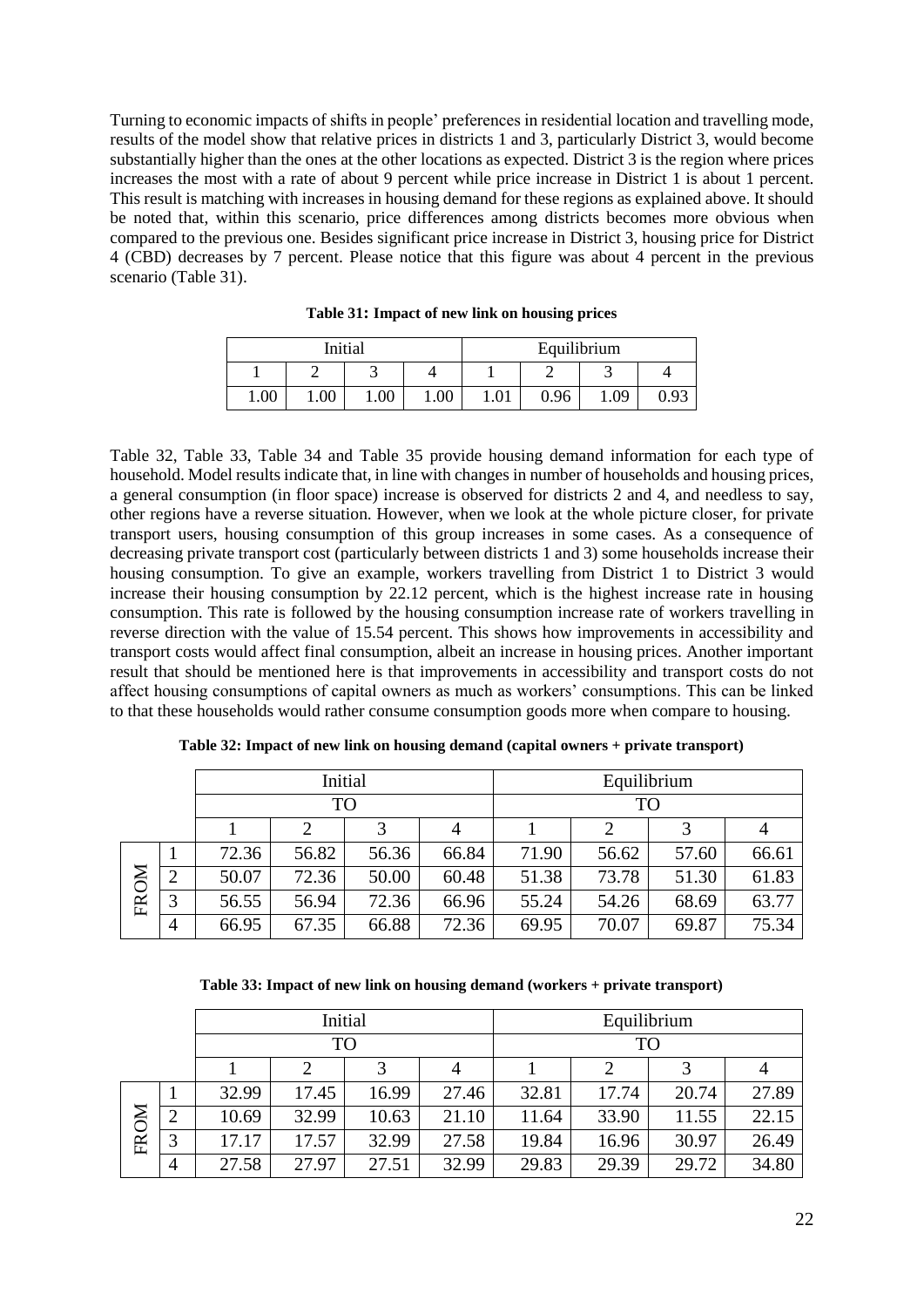|      |               |       | Initial   |       |       |       |           | Equilibrium |       |
|------|---------------|-------|-----------|-------|-------|-------|-----------|-------------|-------|
|      |               |       | <b>TO</b> |       |       |       | <b>TO</b> |             |       |
|      |               |       | 2         | 3     | 4     |       |           |             |       |
|      |               | 73.36 | 67.36     | 67.36 | 67.36 | 72.90 | 66.94     | 66.94       | 66.94 |
| FROM | $\mathcal{D}$ | 67.36 | 73.36     | 67.36 | 67.36 | 68.67 | 74.81     | 68.67       | 68.67 |
|      | 3             | 67.36 | 67.36     | 73.36 | 67.36 | 63.96 | 63.96     | 69.63       | 63.96 |
|      | 4             | 67.36 | 67.36     | 67.36 | 73.36 | 70.11 | 70.11     | 70.11       | 76.38 |

**Table 34: Impact of new link on housing demand (capital owners + public transport)**

**Table 35: Impact of new link on housing demand (workers + public transport)**

|      |            |       | Initial   |       |       | Equilibrium |       |       |       |
|------|------------|-------|-----------|-------|-------|-------------|-------|-------|-------|
|      |            |       | <b>TO</b> |       |       |             | TO    |       |       |
|      | 4          |       |           |       |       |             |       |       |       |
|      |            | 33.99 | 27.99     | 27.99 | 27.99 | 33.81       | 27.84 | 27.84 | 27.84 |
|      | $\bigcirc$ | 27.99 | 33.99     | 27.99 | 27.99 | 28.74       | 34.93 | 28.74 | 28.74 |
| FROM | 3          | 27.99 | 27.99     | 33.99 | 27.99 | 26.32       | 26.32 | 31.90 | 26.32 |
|      | 4          | 27.99 | 27.99     | 27.99 | 33.99 | 29.48       | 29.48 | 29.48 | 35.86 |

The model shows that households' consuming preferences on consumption good would also be affected. As building a new link carrying only private transport traffic leads to improvement in private transport costs, major improvements in household consumptions are achieved for private transport users. To give an example, workers travelling from District 1 to District 3 using their own private vehicles would consume about 22.56 percent more after the new link. This figure is about 20.64 percent for this group of households travelling in reverse direction. It should also be noted that a few number of groups using private transport would consume less consumption goods. This means that, for this group of people, achieved improvements in transport costs supress well the increases in housing costs. (Table 36 and Table 37)

**Table 36: Impact of new link on consumption good demand (capital owners + private transport)**

|      |                |     |     | Initial   |                | Equilibrium |        |        |        |
|------|----------------|-----|-----|-----------|----------------|-------------|--------|--------|--------|
|      |                |     |     | <b>TO</b> |                |             | TO     |        |        |
|      |                |     | 2   | 3         | $\overline{4}$ |             |        |        | 4      |
|      |                | 400 | 400 | 400       | 400            | 398.92      | 399.99 | 410.26 | 400.11 |
|      | $\overline{2}$ | 400 | 400 | 400       | 400            | 402.82      | 400.28 | 402.75 | 401.33 |
| FROM | 3              | 400 | 400 | 400       | 400            | 408.02      | 398.00 | 396.46 | 397.81 |
|      | 4              | 400 | 400 | 400       | 400            | 402.78      | 401.08 | 402.72 | 401.36 |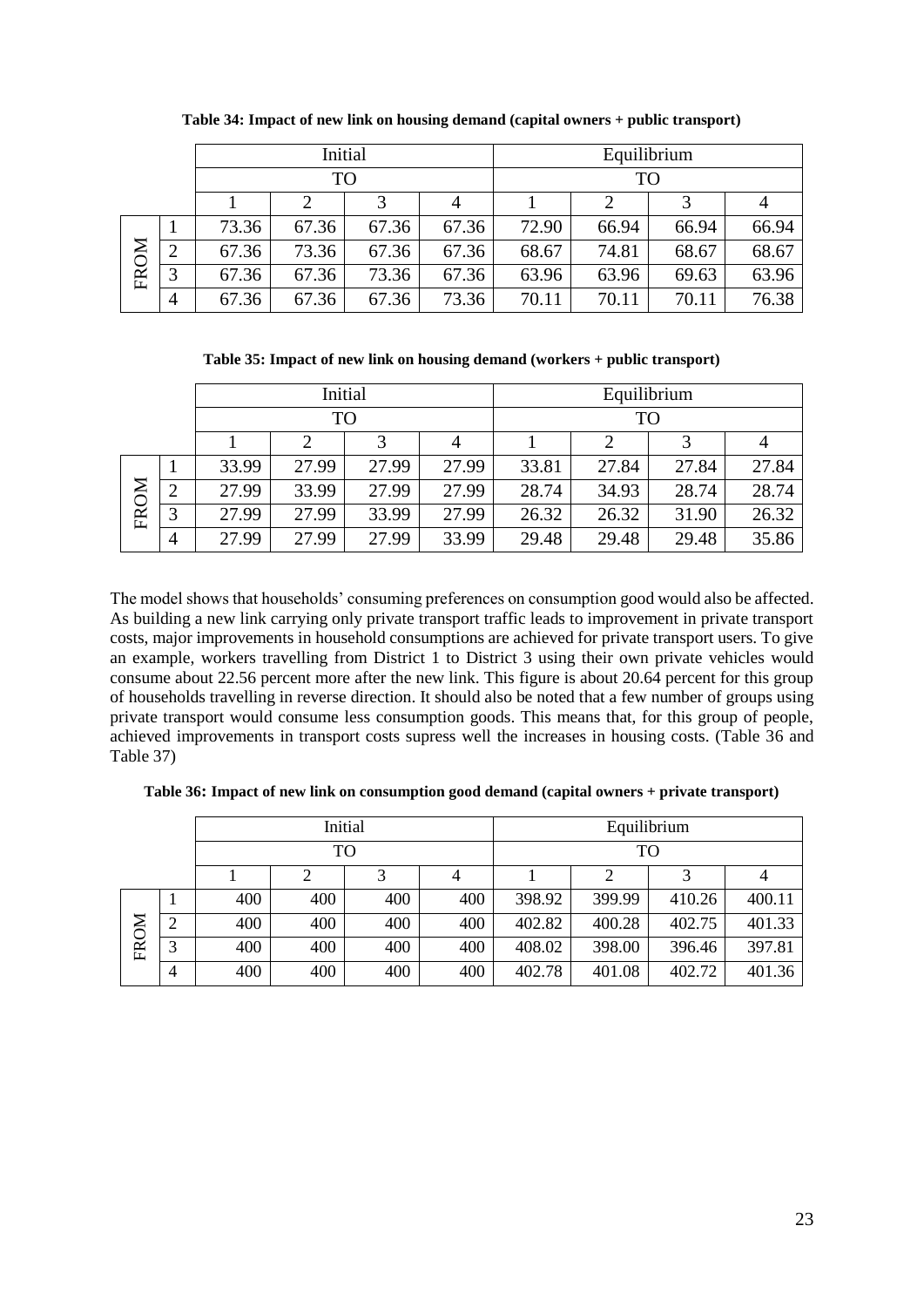|             |   |    |    | Initial |    | Equilibrium |       |       |       |
|-------------|---|----|----|---------|----|-------------|-------|-------|-------|
|             |   |    | TO |         |    |             | TO    |       |       |
|             |   |    |    |         |    |             |       |       |       |
|             |   | 40 | 40 | 40      | 40 | 39.94       | 40.80 | 49.02 | 40.76 |
| <b>FROM</b> | ◠ | 40 | 40 | 40      | 40 | 42.73       | 40.34 | 42.68 | 41.20 |
|             | 3 | 40 | 40 | 40      | 40 | 48.26       | 40.32 | 39.22 | 40.11 |
|             | 4 | 40 | 40 | 40      | 40 | 41.70       | 40.51 | 41.65 | 40.67 |

**Table 37: Impact of new link on consumption good demand (workers + private transport)**

Turning to public transport users, model results indicate that, in line with changes in housing prices, a general consumption increase is observed for districts 2 and 4, and decrease for the others. Without any improvement in transport costs, changing housing costs would lead to these changes in households' consumption preferences. However, the most striking result that should be noted here is that workers doing within-district journey in District 3 using public transport would consume 1.99 percent less after the new link. This figure is the lowest among all types of households.

|      |                |        |     | Initial |     | Equilibrium |        |        |        |
|------|----------------|--------|-----|---------|-----|-------------|--------|--------|--------|
|      |                |        | TO  |         |     | TO          |        |        |        |
|      |                | 3<br>4 |     |         |     |             |        |        |        |
|      |                | 400    | 400 | 400     | 400 | 398.91      | 398.92 | 398.92 | 398.92 |
|      | $\overline{2}$ | 400    | 400 | 400     | 400 | 400.20      | 400.29 | 400.20 | 400.20 |
| FROM | 3              | 400    | 400 | 400     | 400 | 396.60      | 396.60 | 396.43 | 396.60 |
|      | $\overline{4}$ | 400    | 400 | 400     | 400 | 401.22      | 401.22 | 401.22 | 401.39 |

**Table 38: Impact of new link on consumption good demand (capital owners + public transport)**

**Table 39: Impact of new link on consumption good demand (workers + public transport)**

|           |   |    |           | Initial |    | Equilibrium |       |       |       |  |
|-----------|---|----|-----------|---------|----|-------------|-------|-------|-------|--|
|           |   |    | <b>TO</b> |         |    |             | TO    |       |       |  |
|           |   |    |           | 3       | 4  |             |       | 3     |       |  |
|           |   | 40 | 40        | 40      | 40 | 39.93       | 39.94 | 39.94 | 39.94 |  |
| <b>NO</b> | 2 | 40 | 40        | 40      | 40 | 40.31       | 40.35 | 40.31 | 40.31 |  |
| Ě         | 3 | 40 | 40        | 40      | 40 | 39.29       | 39.29 | 39.21 | 39.29 |  |
|           | 4 | 40 | 40        | 40      | 40 | 40.61       | 40.61 | 40.61 | 40.68 |  |

# **3. Scenario Analyses under Full Heterogeneity**

In this Section we provide the analyses of two different scenarios using the setting defined in Section 2.2.3, under full heterogeneity of households. The first scenario we analyse in this Section is introducing a new link between districts 1 and 3 as in Section 2. But, this time, this new link is used by only public transport vehicles. As the result of this link, public transport travel time between these regions is assumed to decrease from 30 to 20 units, while there are no changes in public transport fees (Figure 3).

The next scenario is introducing a fee for private transport users travelling to District 4 (central district). This practice is often named as "cordon pricing" in the literature. Cordon pricing can be considered as a form of congestion charge (or congestion pricing) scheme, which comes to the fore in order to solve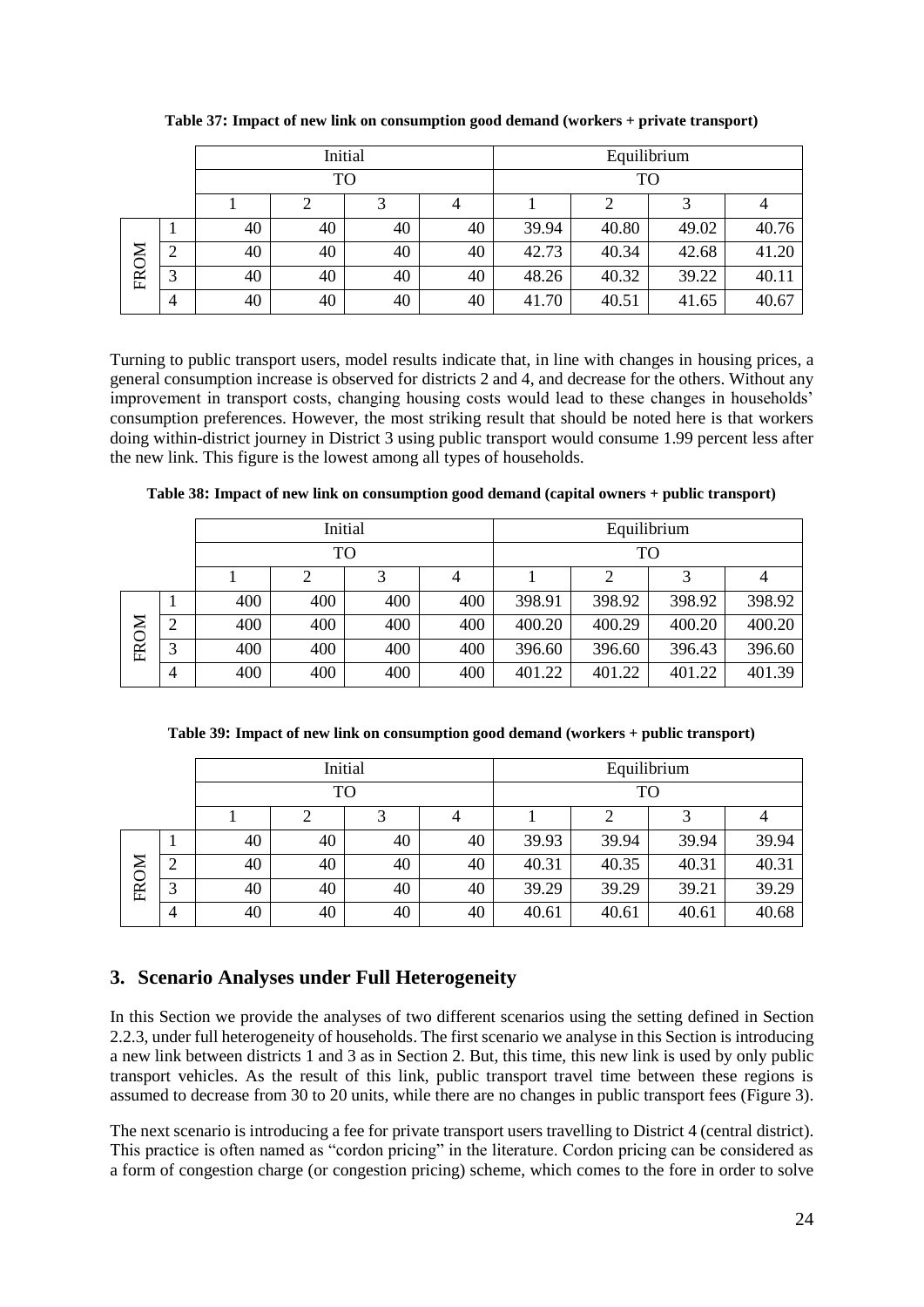congestion problem although it was originally presented as an instrument financing improvements for transport systems.



**Figure 3: New public transport link between District 1 and District 3**

The main rationale beneath congestion charge is that traffic congestion is a kind of market failure caused by "excessive demand" for a public good and implementing a "corrective charge" is needed to internalise traffic congestion externalities (Santos and Newbery, 2001). Although "French engineers" Jules Dupuit (1844) and Joseph Minard (1850) have provided visionary studies in this field, transport related congestion and its pricing mechanisms have not been examined thoroughly before Arthur C. Pigou (1920) where he prepares the ground for taxation according to "marginal social cost" in road transport. In very early versions of Pigou's "The Economics of Welfare", it is claimed that rightly chosen measures can be used in order to increase the efficiency of transport. Pigou provides an illustration with two alternative routes and states that shifting some carts from one route to another would be possible by imposing differential taxation against a route. He claims, by this way, that significant level of relief can be provided in the taxed route with a slight trouble in the other route. This illustration is considered to be the milestone debate on congestion charging, since Pigou proposes pricing not for financing infrastructure but for increasing the efficiency of "publicly owned roads" and the social welfare. Besides, Pigou criticizes the road transport taxation mechanism in a way that motorists do not pay for the damage they cause on the infrastructure.<sup>2</sup> However, within this scenario, we would not introduce a marginal social cost pricing scheme, but a fixed toll charged to drivers travelling to District 4.

#### *3.1. Scenario II: Capacity and service improvement in public transport:*

 $\overline{a}$ 

In this scenario, rather than building a link carrying private transport traffic, a new public transport route is introduced between districts 1 and 3. This leads to improvement in public transport service delivery and reduces travel time between these districts. As mentioned before, public transport fees do not change (Tables 40 and 41).

The model results show that the public transport improvement in question would lead to certain changes in private transport journeys. Namely, travel times (and travel costs) for private transport journeys would decrease on most of the routes. This improvement should be attributed to the shift in travel mode, which is discussed in detail later in this part. It should be noted that, on certain routes, improvements in private transport travel times would be more than 2 percent while there are slight increases in travel times on some routes.

<sup>&</sup>lt;sup>2</sup> That alternative routes have different physical features is not explicitly stated in the book, but it is required to provide such traffic changes in different routes.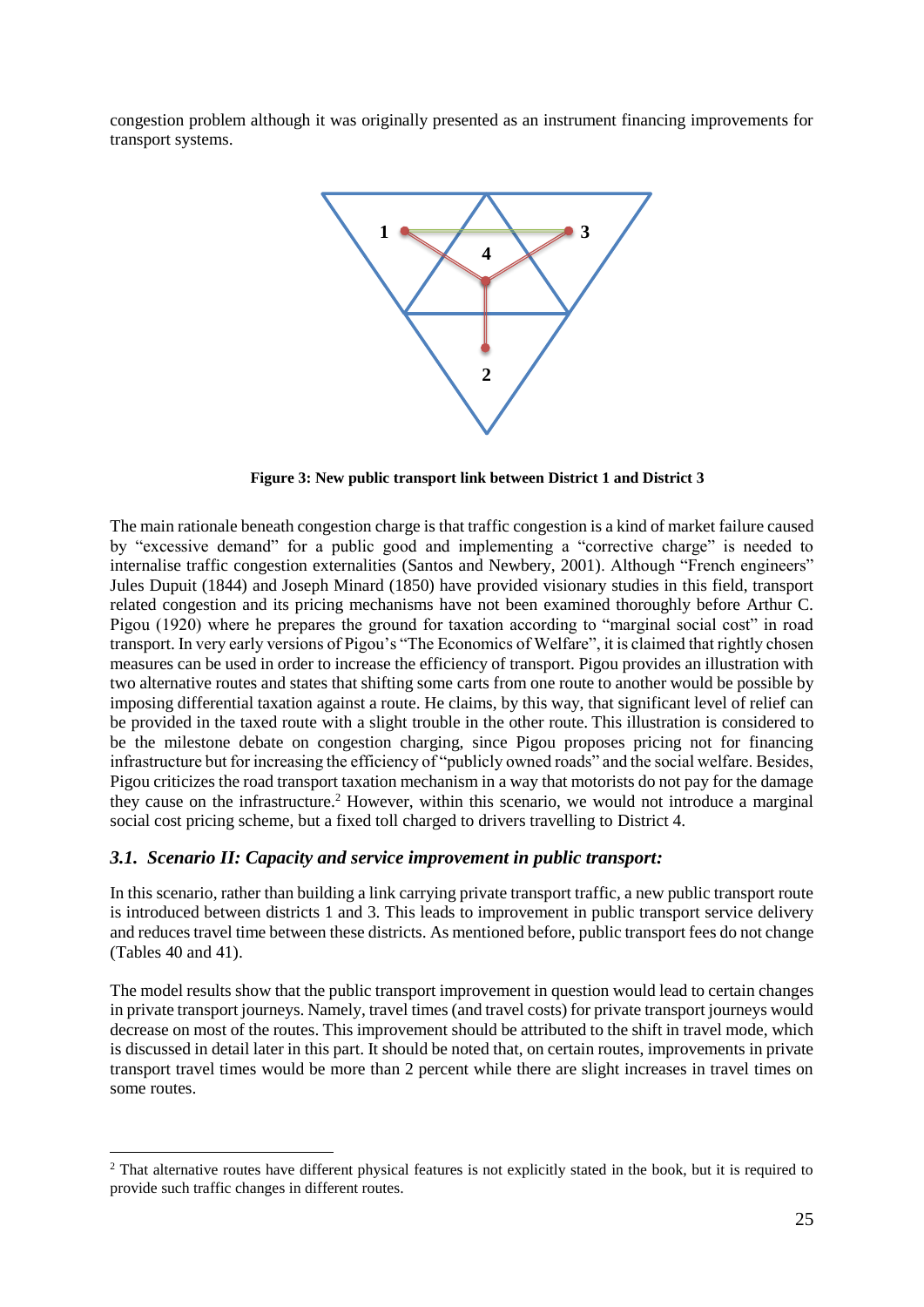|      |        |       | Private Transport |       |       | <b>Public Transport</b> |    |    |  |
|------|--------|-------|-------------------|-------|-------|-------------------------|----|----|--|
|      |        |       | TO                |       |       |                         | TO |    |  |
|      |        |       |                   |       |       |                         |    |    |  |
|      |        |       | 20.54             | 21    | 10.52 | 10                      | 30 | 20 |  |
|      | ി<br>∠ | 27.29 |                   | 27.36 | 16.88 | 30                      | 10 | 30 |  |
| FROM | 3      | 20.81 | 20.42             |       | 10.40 | 20                      | 30 | 10 |  |
|      | 4      | 10.41 | 10.01             | 10.48 |       | 15                      | 15 | 15 |  |

**Table 40: Travel times for journeys between districts for private and public transport**

**Table 41: Travel costs for journeys between districts for private and public transport**

|      |                |       | Private Transport |       |       | <b>Public Transport</b> |    |    |    |
|------|----------------|-------|-------------------|-------|-------|-------------------------|----|----|----|
|      |                |       | TO                |       |       |                         | TO |    |    |
|      |                |       |                   |       |       |                         |    |    |    |
|      |                | J     | 20.54             | 21    | 10.52 | 4                       | 10 | 10 | 10 |
| FROM |                | 27.29 |                   | 27.36 | 16.88 | 10                      | 4  | 10 | 10 |
|      | 3              | 20.81 | 20.42             |       | 10.40 | 10                      | 10 | 4  | 10 |
|      | $\overline{4}$ | 10.41 | 10.01             | 10.48 |       | 10                      | 10 | 10 |    |

As we have mentioned above, the improvement in public transport would lead to a change in people's travel mode preferences favouring public transport. After the improvement, number of private transport users decrease from 13,090 to 12,926 at a rate of about 1.25 percent, which is fairly lower than the one of previous scenario where a new link carrying private transport traffic is built between the same regions. In order to understand how this is reflected on different groups of people, we can have a look at people's movements within the city. Below tables show generated distribution of different groups of people with respect to their commuting locations, travel mode preferences and economic groups they belong to.

Tables 42 and 43 indicate that, regardless of their economic group, drivers travelling to District 1 and District 3 drop their private vehicles the most when compared to others travelling to other districts. However, when we look at these figures closer we will see that number of drivers travelling from districts 1 and 3 to districts 2 and 4 increase. The main reason beneath this striking outcome should not be linked to travel times as the intervention in public transport leads to very little or no improvement in driving times on these routes, but to population increase in these regions. The number of public transport users, for both economic groups, travelling from districts 1 and 3 to districts 2 and 4 increase as well. As expected, number of public transport users travelling between districts 1 and 3 would increase at a substantial rate. To give an example, number of public transport users belonging to the capital owners group and travelling from District 3 to District 1 would increase by about 148 percent.

**Table 42: Impact of new public transport route on household distribution (capital owners + private transport)**

|      |                |     |     | Initial |     | Equilibrium |        |        |        |
|------|----------------|-----|-----|---------|-----|-------------|--------|--------|--------|
|      |                |     |     | TO      |     | TО          |        |        |        |
|      |                |     |     |         |     |             |        |        |        |
|      |                | 324 | 141 | 139     | 328 | 310.85      | 142.01 | 136.17 | 329.80 |
|      | $\overline{2}$ | 110 | 162 | 180     | 365 | 108.06      | 161.15 | 174.56 | 363.16 |
| FROM | 3              | 87  | 129 | 203     | 221 | 85.80       | 130.47 | 196.28 | 222.87 |
|      | 4              | 203 | 171 | 185     | 283 | 194.68      | 169.38 | 177.15 | 281.19 |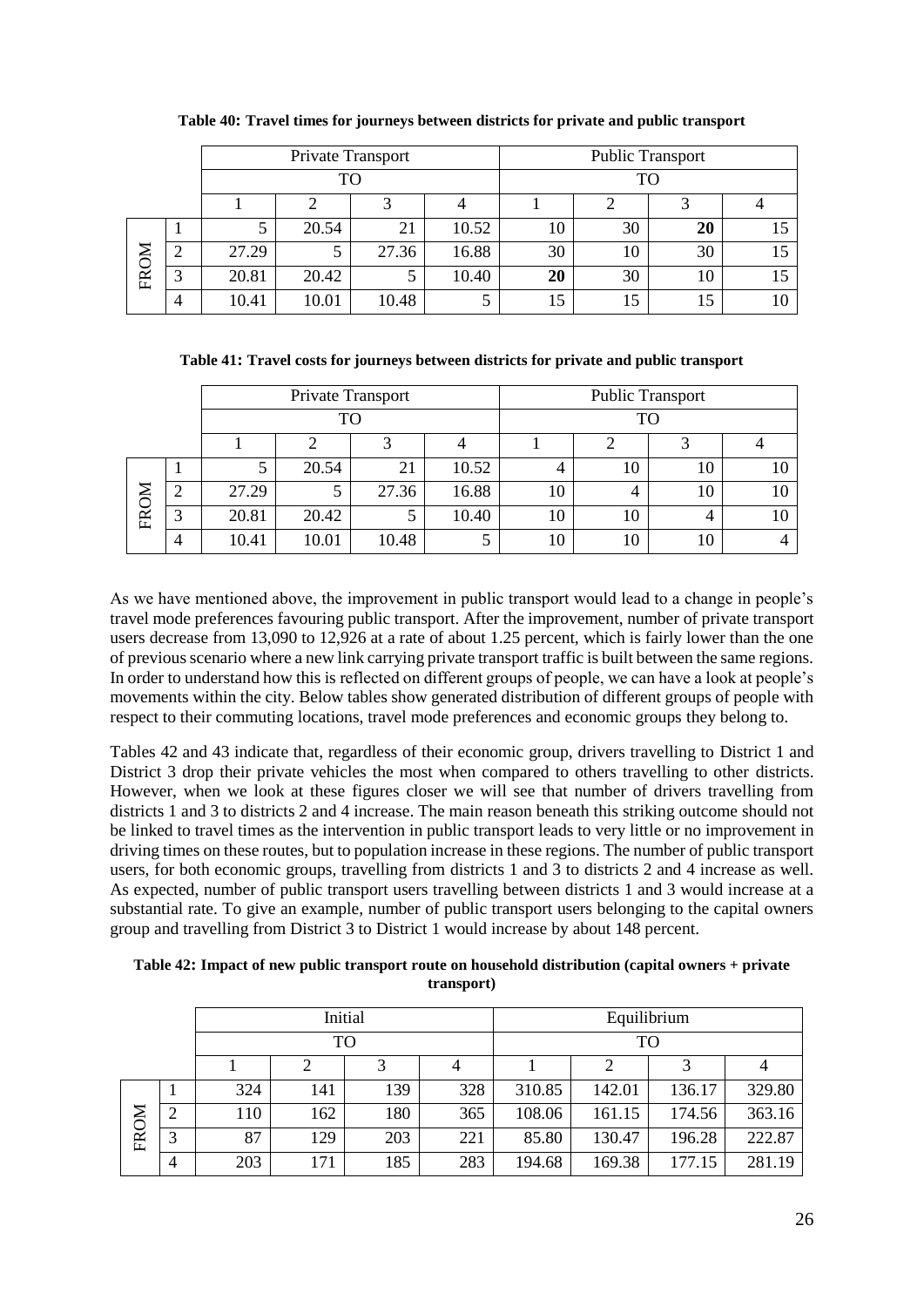|      |                |     |     | Initial |       | Equilibrium |        |        |          |
|------|----------------|-----|-----|---------|-------|-------------|--------|--------|----------|
|      |                |     | TO  |         |       | TO          |        |        |          |
|      |                |     | 2   | 3       | 4     |             |        |        |          |
|      |                | 880 | 212 | 270     | 935   | 853.16      | 212.86 | 265.32 | 936.42   |
|      | $\overline{2}$ | 397 | 536 | 492     | 1,230 | 391.46      | 535.29 | 480.77 | 1,227.14 |
| FROM | 3              | 404 | 355 | 255     | 805   | 397.82      | 356.91 | 244.83 | 806.67   |
|      | $\overline{4}$ | 801 | 906 | 750     | 631   | 776.16      | 903.76 | 723.82 | 630.05   |

**Table 43: Impact of new public transport route on household distribution (workers + private transport)**

Turning to economic impacts of this intervention in public transport, results of the model show that relative housing prices in districts 1 and 3 would increase while prices in other regions would fall slightly. This result is in line with demand increase in housing in districts 1 and 3 due to public transport accessibility improvement. (Table 44) Recalling housing price changes in previous scenario, changes for this scenario appear to be modest. However, it should be noted that magnitude of intervention plays a critical role in magnitude of results. Within this scenario, public transport travel time is assumed to decrease from 30 to 20. It must be born in mind that setting a different level of improvement would have caused different equilibrium levels obviously. In line with changing housing prices and locations of households, housing demand for each household residing in districts 1 and 3 decreases and the one for other regions increases without any exceptions

**Table 44: Impact of new public transport route on housing prices**

|      |      | Initial |      | Equilibrium |      |      |      |
|------|------|---------|------|-------------|------|------|------|
|      |      |         |      |             |      |      |      |
| 1.00 | 1.00 | 1.00    | 1.00 | 1.02        | 0.99 | 1.03 | 0.98 |

The model shows that changes in housing prices would affect households' consuming preferences on consumption good. As relative housing prices in districts 1 and 3 increase, household demand on consumption goods would decrease in order to compensate this increase. Accompanying with the results on housing demand, this gives an important insight about people's mobility behaviours. The model results indicate that, after the improvement in public transport between districts 1 and 3, higher number of households would begin to live in these regions although they would consume less on both dwellings and consumption goods. The main factor beneath this motivation is the improvement in travel time, which is not represented in household utility function in monetary terms. However, any changes in travel time conditions, accompanied with or without changes in transport costs, would affect utility function that is used in location choices of households. This should lead us to use a benchmarking indicator taking into consideration travel time valuations of households besides their consumptions on housing and other goods in order to compare different policies.

#### *3.2. Scenario III: Introducing cordon pricing for traffic inflow to central district:*

In this scenario, rather than a capacity improving intervention, a toll for the entrances to the central district is introduced. After this intervention, drivers travelling to District 4 would have to pay 10 units toll besides their transport costs. This immediately leads private transport journeys to the central district more expensive. Journeys starting and ending in central district are not charged. Public transport fees and times remain unchanged (Tables 45 and 46).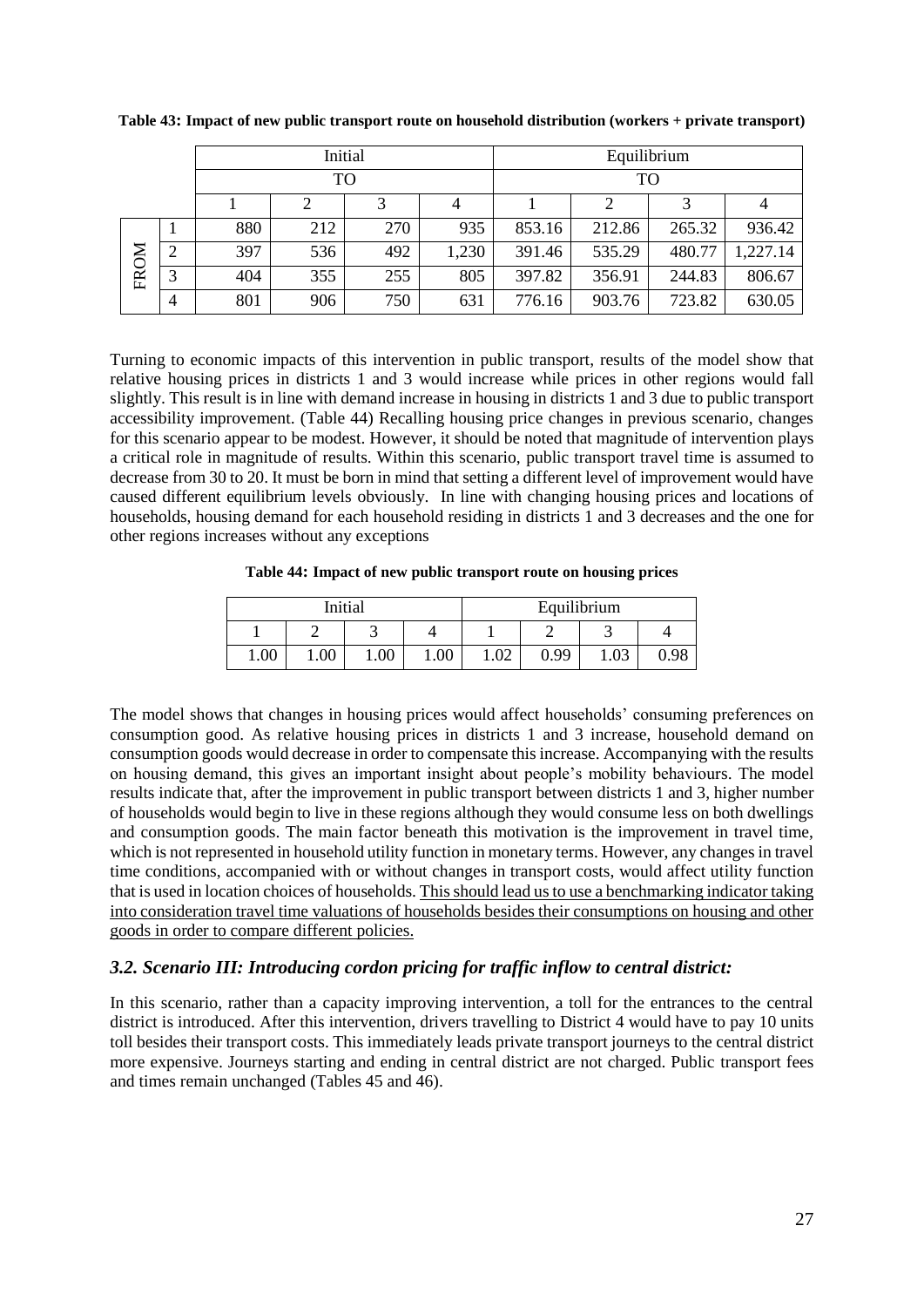|      |   |       | Private Transport |       |       | <b>Public Transport</b> |    |    |  |  |
|------|---|-------|-------------------|-------|-------|-------------------------|----|----|--|--|
|      |   |       | <b>TO</b>         |       |       | TO                      |    |    |  |  |
|      |   |       |                   |       |       |                         |    |    |  |  |
|      |   |       | 20.54             | 21    | 10.52 | 10                      | 30 | 30 |  |  |
|      | ∠ | 27.29 |                   | 27.36 | 16.88 | 30                      | 10 | 30 |  |  |
| FROM | 3 | 20.81 | 20.42             |       | 10.40 | 30                      | 30 | 10 |  |  |
|      | 4 | 10.41 | 10.01             | 10.48 |       | 15                      | 15 | 15 |  |  |

**Table 45: Travel times for journeys between regions for private and public transport**

**Table 46: Travel costs for journeys between regions for private and public transport**

|      |    |       | Private Transport |       |       | <b>Public Transport</b> |    |    |    |  |  |
|------|----|-------|-------------------|-------|-------|-------------------------|----|----|----|--|--|
|      | TO |       |                   |       |       |                         | TO |    |    |  |  |
|      |    |       |                   | 2     |       |                         |    |    |    |  |  |
| FROM |    |       | 20.54             | 21    | 20.52 | 4                       | 10 | 10 | 10 |  |  |
|      | 2  | 27.29 |                   | 27.36 | 26.88 | 10                      | 4  | 10 | 10 |  |  |
|      | 3  | 20.81 | 20.42             |       | 20.40 | 10                      | 10 |    | 10 |  |  |
|      | 4  | 10.41 | 10.01             | 10.48 |       | 10                      | 10 | 10 |    |  |  |

Results show that, for this setting, introducing a cordon pricing results in unexpected and backfiring outcomes. Congestion charge schemes are often used to restrict private vehicle usage, promote public transport and, eventually, relieve traffic congestion. However, in our case, travel times to central district are increased after introduction of cordon pricing (See figures in bold in Table 47). This increase can be explained by increase in private car usage towards central district.

|      |   |       | Travel times (initial) |       |       | Travel times (equilibrium) |       |       |       |  |
|------|---|-------|------------------------|-------|-------|----------------------------|-------|-------|-------|--|
|      |   |       | TO                     |       |       | TО                         |       |       |       |  |
|      |   |       |                        |       |       |                            |       |       |       |  |
|      |   |       | 20.54                  | 21    | 10.52 |                            | 20.56 | 20.98 | 10.55 |  |
|      | 2 | 27.29 |                        | 27.36 | 16.88 | 27.30                      |       | 27.35 | 16.92 |  |
| FROM | 3 | 20.81 | 20.42                  |       | 10.40 | 20.79                      | 20.43 |       | 10.42 |  |
|      | 4 | 10.41 | 10.01                  | 10.48 |       | 10.37                      | 10.01 | 10.43 |       |  |

**Table 47: Impact of cordon pricing on private transport travel times**

Here, the number of households travelling to the central district increases, particularly for workers, although there is no substantial change in number of other households. To give an example, number of workers using private and travelling from District 2 to District 4 increases from 1,230 to about 1,263. This increase is even greater than total increase in private transport users, which is about 27.

Tables 48 and 49 show how number of public transport users evolves after implementation of cordon pricing scheme around central district. As already mentioned, an unexpected shift in travel mode favouring private transport takes place. Public transport loses about its 27 riders. It should be noted almost all these losses are coming from the group of workers and ones travelling to the central district play critical role in this.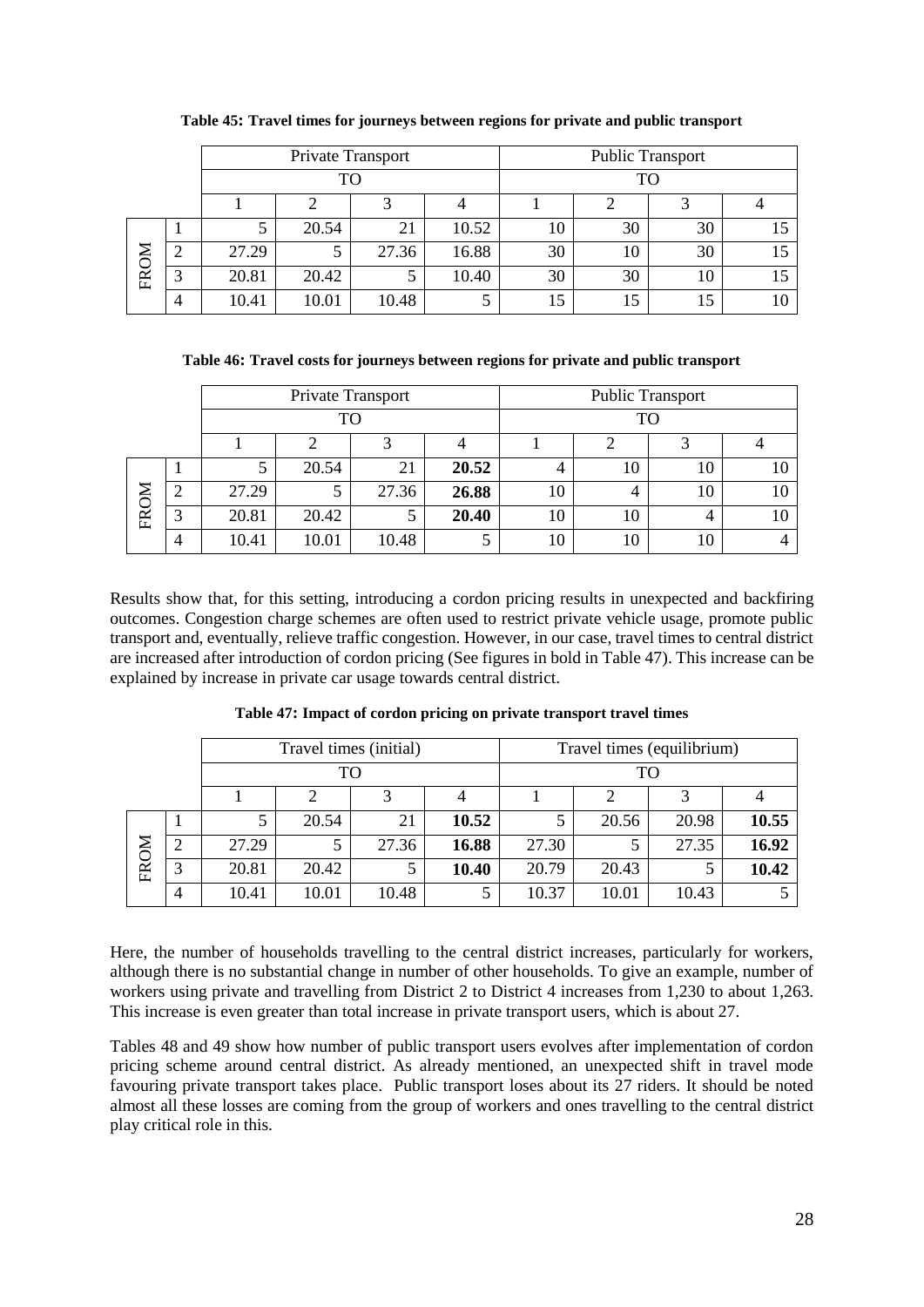|      |   |    |    | Initial |    | Equilibrium |       |       |       |
|------|---|----|----|---------|----|-------------|-------|-------|-------|
|      |   |    | TO |         |    | TO          |       |       |       |
|      |   |    |    |         |    |             |       |       |       |
|      |   | 76 | 30 | 32      | 72 | 75.89       | 29.96 | 31.98 | 71.33 |
| FROM |   | 22 | 30 | 36      | 85 | 21.90       | 29.93 | 35.89 | 84    |
|      | 3 | 21 | 14 | 22      | 39 | 20.96       | 13.99 | 22.01 | 38.65 |
|      | 4 | 44 |    | 43      | 57 | 44.35       | 5.04  | 43.41 | 56.96 |

**Table 48: Impact of cordon pricing on household distribution (capital owners + public transport)**

**Table 49: Impact of cordon pricing on household distribution (workers + public transport)**

|      |   |     |     | Initial |       | Equilibrium |        |          |          |  |
|------|---|-----|-----|---------|-------|-------------|--------|----------|----------|--|
|      |   |     | TO  |         |       | TO          |        |          |          |  |
|      |   |     |     | 3       |       |             |        |          |          |  |
|      |   | 720 | 517 | 459     | 1,165 | 722.43      | 517.09 | 460.48   | 1,152.34 |  |
|      | 2 | 571 | 872 | 492     | 820   | 572.06      | 872.61 | 493.30   | 810.61   |  |
| FROM | 3 | 388 | 602 | 1,020   | 935   | 388.99      | 602.16 | 1,024.31 | 924.93   |  |
|      | 4 | 252 | 18  | 222     | 1,029 | 253.25      | 18.05  | 223.27   | 1,020.45 |  |

Looking all the household distribution tables above together, number of households living and working in the central district decreases from 2,000 to 1,986. Given working locations of households remain unchanged, after introduction of cordon pricing, these households would move to the other regions. Relative increase in housing prices in District 4 can explain this movement. Table 50 shows that housing prices in District 4 would be higher than the others. This is an expected consequence of cordon pricing as travelling to this region from other regions would be more expensive. It is obvious that this relative price increase in transport would increase demand in centrally located houses. This finding can be supported by other studies in literature. Sato and Hino (2006) show that housing prices increase in and near the charge area using a spatial CGE model for road pricing in Tokyo. In an ex-post evaluation study, Tang (2016) shows that, using households' land registry transactions and census data, Western Extension Zone (WEZ) of congestion charge scheme in London increases in-cordon housing prices at a rate of 3.68 percent when compared to houses within 1 km away from the boundary.

**Table 50: Impact of cordon pricing on housing prices**

|      |      | Initial |       |      | Equilibrium |      |  |
|------|------|---------|-------|------|-------------|------|--|
|      |      |         |       |      |             |      |  |
| 1.00 | 1.00 | 1.00    | 0.001 | 0.96 | 0.96        | 0.97 |  |

Housing prices explain only a portion of households' movements. To explain remaining movements, we should look at households' behaviours closer. This requires investigating parameters explaining household preferences and heterogeneity among these households. Recalling household utility function in Equation (31),

$$
U_{i w m g}\left(d, c\right) = \left(\alpha_{i w m g} c^{\rho}_{i w m g} + \alpha^{h}_{i w m g} d^{\rho}_{i w m g}\right)^{1/\rho} - \gamma_{i w m g} \tau_{i w m}
$$

it should be reminded that travel time valuation differs in accordance with the household group. Initial household distribution, so the initial setting, is critical to determine the levels of travel disutility parameter  $\gamma$ . At this point, we would go into details of movements of workers preferring to use private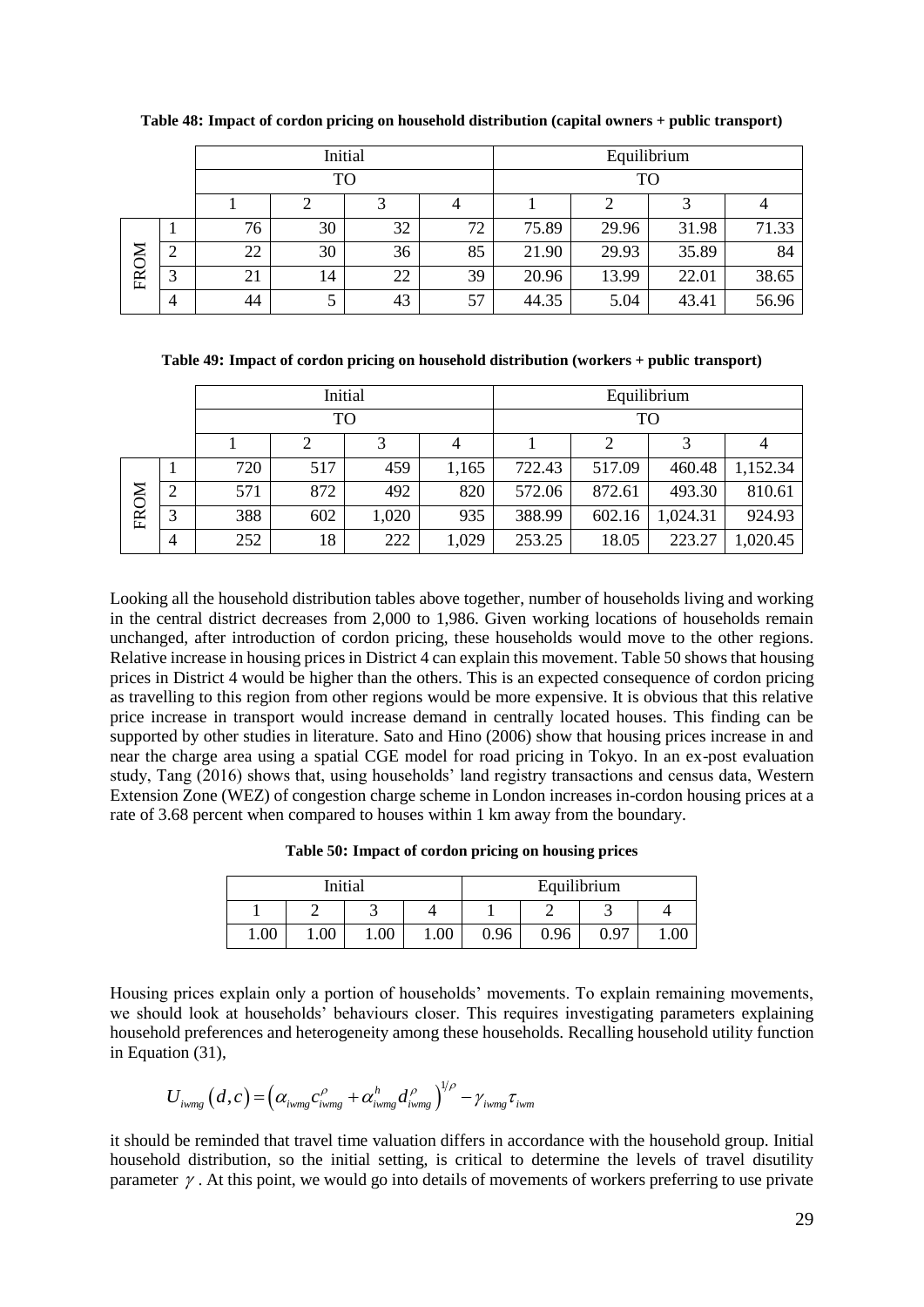transport for their journeys from District 2 to District 4. Model results show that number of this group of households increase unexpectedly although cost of private transport increases due to cordon pricing and public transport offers shorter travel times for their journeys. This "subtler" consequence can be explained by the difference between  $\gamma$  parameters for two travel modes. Travel disutility parameter for private transport is about 0.0032 while this figure is about 0.0234 for public transport. This leads households travelling on this route to shift from public transport to private transport.

Turning to other macroeconomic impacts of cordon pricing, housing demand of households travelling to the central district using their own private vehicles decrease as they would have increasing transport cost after cordon pricing. Almost all the other household groups consume more on housing due to reductions in relative housing prices. There are slight decreases for some groups of households residing in the central district due to relatively high housing costs for this region.

It is interesting that economic group of households plays a distinction role in households' consumption good demands. Apart from households suffering from cordon pricing, households belonging to capital owners group would consume less on consumption goods while the other group of households consume more. This can be attributed to decreasing housing prices as housing rents constitute capital owners' income budget besides rents obtained for business capitals. For private transport users travelling to the central district, due to increasing transport costs, consumption good demand decreases substantially

# **4. Concluding Remarks**

This study proposed a hybrid approach to grasp the heterogeneity among different agents and to endogenise interactions among different markets. A discrete choice theory based household residential location and transport mode choice model and a traffic equilibrium model based on Wardrop's principles are embedded in a general equilibrium model representing the characteristics of a closed urban economy. Such a task requires fully integrating three different models (economic model, household location and mode choice model, traffic equilibrium model) using a single mathematical framework.

Thanks to the integration procedure where models are running simultaneously, equilibrium values are calculated without any iteration looking for convergence. We tested the proposed integrated model using a pseudo data set of a representative urban unit with four districts Households are differentiated according to their residential location, working location, preferred commuting mode and social status. In the scenario analysis, we evaluate a set of alternative transport policies (i.e. capacity increase in private transport, public transport improvement, cordon pricing) and analyse the impacts of such policies on a set of parameters including household locational distribution, households' demand on consumption goods and housing, and housing prices observed.

We studied the model under three distinct scenarios, namely the capacity increase of private transport, the capacity increase in public transport and cordon pricing. In order to capture the relevance of representing the heterogeneity of households, we introduced elements of heterogeneity (location categories, travel mode, socio/economic groups) in sequence and discussed the results under the first scenario (a new private transport link between two districts of a city). The two other simulations are studied under the full heterogeneity set, namely introduction of increased capacity for public transport system and introduction of cordon pricing policy. All scenarios are carried out utilizing a synthetic data for a city with four residential/working regions.

Our results show that heterogeneity among people in terms of their preferences and valuations is very critical in transport and land use policies. Without considering demographic structures of cities and producing accurate parameters for their preferences, toward policies would only lead to partial analyses.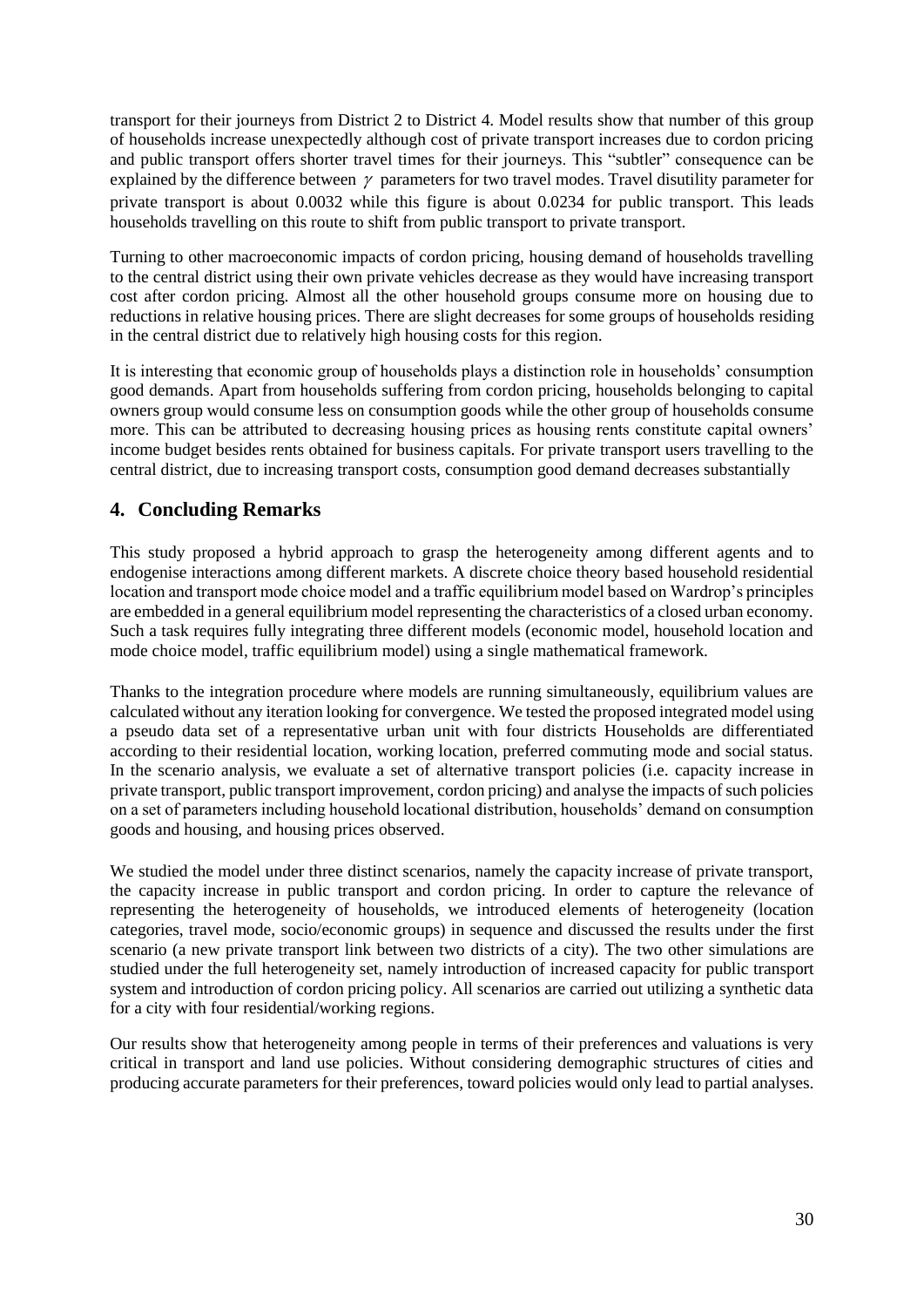#### **REFERENCES**

- ANAS, A. (2013). A Summary of the Applications to Date of RELU-TRAN, a Microeconomic Urban Computable General Equilibrium Model. *Environment and Planning B: Planning and Design 2013*, 40, 959 – 970.
- ANAS, A. & HIRAMATSU, T. (2012). The Effect of the Price of Gasoline on the Urban Economy: From Route Choice to General Equilibrium. *Transportation Research Part A*, 46, 855-873.
- ANAS, A. & LIU, Y. (2007). A Regional Economy, Land Use, and Transportation Model (RELU-TRAN): Formulation, Algorithm Design, and Testing. *Journal of Regional Science*, 47 (3), 415-455.
- DUPUIT, J. (1844). De la Mesure de l'Utilité des Travaux Publics, *Annales des Ponts et Chaussées*, s. II, 2nd semester, pp. 332-375 ; English translation by R. H. BARBACK, On the Measurement of the Utility of Public Works, *International Economic Papers*,  $2(1952)$ : pp.83-110.
- GRAHAM, D.J. (2007). Agglomeration, Productivity and Transport Investment, *Journal of Transport Economics and Policy*, 41(3), 317–343.
- HENSHER, D.A., TRUONG, T.P., MULLEY, C. & ELLISON, R. (2012). Assessing the wider economy impacts of transport infrastructure investment with an illustrative application to the North-West Rail Link project in Sydney, Australia. *Journal of Transport Geography*, 24, 292-305.
- KIM, E., HEWINGS, G. & HONG, C. (2004). An Application of an Integrated Transport Network–Multiregional CGE model: a Framework for the Economic Analysis of Highway Projects. *Economic Systems Research*, 16 (3), 235-258.
- KNAAP, T. & OOSTERHAVEN, J. (2000). The Welfare Effects of New Infrastructure: An Economic Geography Approach to Evaluating a New Dutch Railway Link, Conference Paper, *North American RSAI Meetings*, Chicago.
- KNAAP, T. & OOSTERHAVEN, J. (2011). Measuring the Welfare Effects of Infrastructure: A Simple Spatial Equilibrium Evaluation of Dutch Railway Proposals. *Research in Transportation Economics*, 31, 19-28.
- MINARD, J. (1850). Notions élémentaires d'économie politique appliquée aux travaux publics, Annales des Ponts et Chaussés: Mémoires et Documents, 2<sup>nd</sup> series, 1-125.
- PEICHL, A. (2008). *The Benefits of Linking CGE and Microsimulation Models: Evidence from a Flat Tax Analysis*, IZA DP No.3715.
- PIGOU, A.C. (1920). The Economics of Welfare. 1st ed. London: MACMILLAN AND CO., LIMITED.